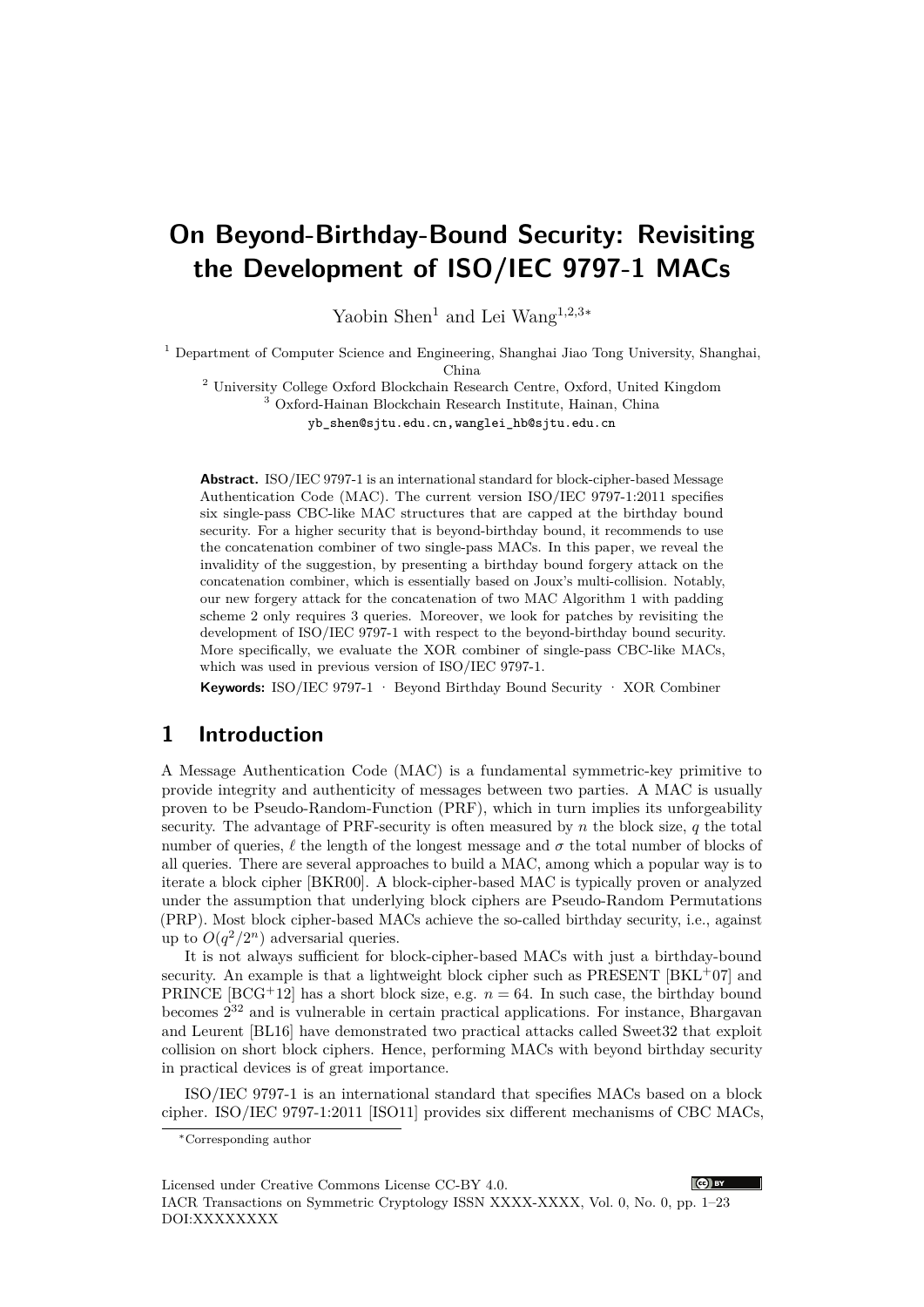Table 1: Comparison of XMAC1, XMAC5 and other CBC-type MACs with beyond birthday security. XMAC1 resp. XMAC5 denotes the XORing of two MAC Algorithm 1 resp. 5 in ISO/IEC 9797-1:2011. *n* denotes the input size of the blockcipher, *q* denotes the total number of queries,  $\ell$  denotes the maximum number of blocks among these  $q$ queries,  $\sigma$  denotes the total number of blocks of these  $q$  queries. The security bounds of SUM-ECBC, XMAC1 with pad3, XMAC5 with pad4 are conditioned on  $\ell \leq 2^{n/3}$ .

| Algorithm                               | #keys    | Security                        | Ref.     |
|-----------------------------------------|----------|---------------------------------|----------|
| SUM-ECBC                                | 4        | $O(q^3\ell^3/2^{2n})$           | [Yas10]  |
| 3kf9                                    | 3        | $O(q^3\ell^3/2^{2n}+q\ell/2^n)$ | [ZWSW12] |
| XMAC1 with pad3                         | $\Omega$ | $O(\sigma q^2 \ell / 2^{2n})$   | Sect. 5  |
| XMAC1 with pad2                         | $\Omega$ | $O(\sigma^2/2^n)$               | App. A   |
| XMAC <sub>5</sub> with pad <sub>4</sub> | $\Omega$ | $O(\sigma q^2 \ell / 2^{2n})$   | Sect. 6  |

called MAC Algorithm 1-6. Each MAC is defined by specifying the final iteration and output transformation. These MACs have been widespread implemented in practical devices and thus are of great importance. Since each of these MACs uses single CBC-MAC pass, they all suffer from birthday forgery attacks as explained in [PvO95, PvO99]. It is suggested to improve the security level by concatenating outputs of two MACs in Annex C, C.2 Rationale, ISO/IEC 9797-1:2011:

if a MAC algorithm with a higher security level is needed, it is recommended to perform two MAC calculations with independent keys and concatenate the results (rather than XORing them).

**Our contributions.** Firstly, we reveal that the suggestion is unfortunately wrong. More precisely, we present a forgery attack with a complexity of birthday bound on the concatenation combiner of two CBC-like MACs. More surprisingly, our forgery attack for the concatenation of two MAC Algorithm 1 with padding scheme 2 only requires 3 queries. These attacks well demonstrate that the recommended combiner in ISO/IEC 9797-1: 2011 [ISO11] provides a security of at most birthday bound, and cannot amplify the security of underlying single-pass CBC-like MAC for a higher security bound.

Secondly, for finding a patch, we revisit the development of this standard. *Surprisingly* the last version ISO/IEC 9797-1: 1999 [ISO99] suggests XORing two single-pass MACs. More precisely, it recommends two MACs claiming beyond birthday bound security, which are named as  $MAC<sub>5</sub>$  and  $MAC<sub>6</sub>$  in the standard document. Moreover, each MAC may use one of three padding algorithms denoted as  $\text{Pad}_1$ ,  $\text{Pad}_2$  and  $\text{Pad}_3$  ( $\text{Pad}_1$  allows a trivial forgery attack). Hence there are in total 4 dedicated MACs in ISO/IEC 9797-1:1999 claiming beyond-birthday bound security. Joux et al. published a birthday-bound forgery attack on  $MAC<sub>5</sub>$  with Pad<sub>2</sub>, which is simply XORing two plain CBC MACs. This is the only known birthday-bound attack on XOR combiner of CBC-like MACs back then [JPS03], which might be the main reason that ISO/IEC 97971-1:2011 explicitly object to XORing two single-pass CBC-like MACs for beyond-birthday bound security. On the other hand, Yasuda proved that  $MAC<sub>6</sub>$  with any of two appropriate padding methods indeed achieves beyond-birthday-bound security [Yas10]. Thus, the provable security of  $MAC<sub>5</sub>$  with Pad<sub>2</sub> or with Pad<sub>3</sub> leaves unsolved, which is highlighted by Rogaway in his report for CRYPTOREC.

We revisit the impact of XORing of two MACs on ISO/IEC 9797-1:2011 and show this operation can lift up the security level. We give the first two provable-security bounds for XORing of two MAC Algorithm 1 denoted as XMAC1 (i.e.,  $MAC<sub>5</sub>$  in ISO/IEC 9797-1:1999) in ISO/IEC 9797-1:2011 with either padding scheme 2 or 3. We prove that XMAC1 with padding scheme 3 is secure beyond birthday bound with  $O(\sigma q^2 \ell / 2^{2n})$ . Note that our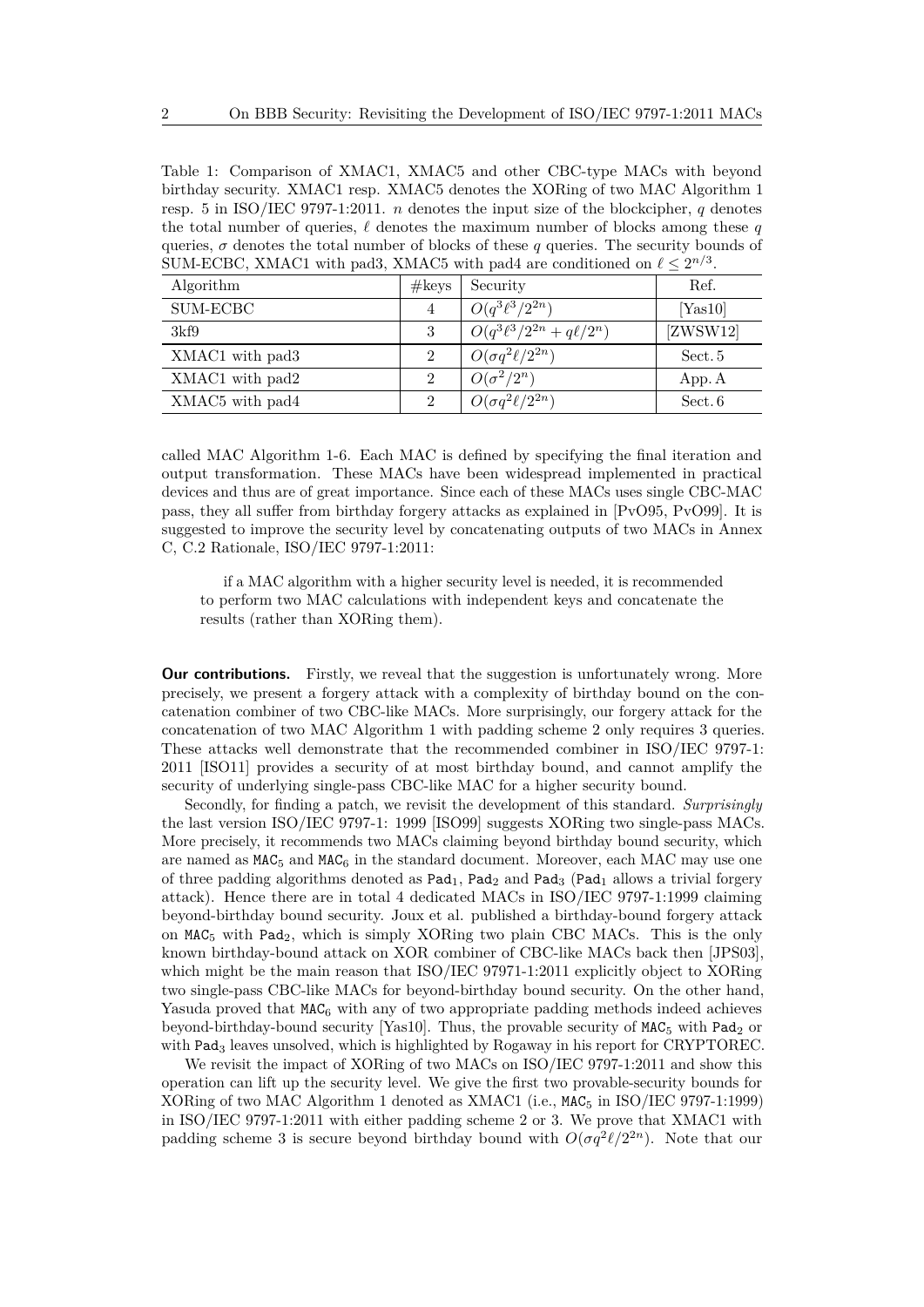result implies that this is the first CBC-type MAC that provably goes beyond birthday barrier with only two secret keys. When instantiated with padding scheme 2, we prove that XMAC1 is secure with birthday bound  $O(\sigma^2/2^n)$ . Illustrated with Joux et al.'s attack, this bound is tight up to a constant factor.

Moreover, compared with previous version, MAC Algorithm 5 in ISO/IEC 9797-1:2011 is a new introduced single-pass CBC-like MAC, often referred to as CMAC. We also prove that XORing of two MAC Algorithm 5 with padding scheme 4 denoted as XMAC5 is secure with a beyond birthday bound  $O(\sigma q^2 \ell / 2^{2n}).$ 

**Organization.** In Sect. 2, we give essential notations and definitions. We give birthday forgery attacks on concatenations of two MACs of ISO/IEC 9797-1:2011 in Sect. 3. We present our main results on XMAC1, XMAC5 in Sect. 4. Then we give proofs of XMAC1 with padding scheme 3, XMAC1 with padding scheme 2, and XMAC5 with padding scheme 4 in Sect. 5, Appendix A, Sect. 6 respectively. Finally we conclude this paper in Sect. 7.

# **2 Preliminaries**

#### **2.1 Notation**

If X is a set, then  $X \stackrel{\$}{\leftarrow} X$  denotes the operation of drawing X from X uniformly at random.  $\{0,1\}^*$  denotes all bit strings including the empty string. The bit length of a string *X* is written by |*X*|. Concatenation of strings *X* and *Y* is written as either  $X||Y$  or simply XY. We denote  $X \oplus Y$  the bitwise exclusive-or of two equal-length strings. For a string  $X \in \{0,1\}^{n\ell}$  with  $\ell \geq 1$ , we divide *X* into *n*-bit blocks as  $X = X[1] \| \dots \| X[\ell]$ where  $|X[1]| = \cdots = |X[\ell]| = n$ . If  $\ell$  is a non-negative integer such that  $\ell < 2^n$ , we write  $\sin_n(\ell)$  for the *n*-bit binary representation of  $\ell$ .

We write  $\text{Perm}(n)$  for the set of all permutations over  $\{0,1\}^n$ , and  $\text{Rand}(n)$  for the set of all functions mapping  $\{0,1\}^*$  to  $\{0,1\}^n$ . We often perform lazy sampling for specifying a random permutation  $P \stackrel{\$}{\leftarrow} \text{Perm}(n)$ . We denote  $\text{Dom}(P)$  and  $\text{Ran}(P)$  the sets of alreadydefined domain points and range points of P respectively, and  $\overline{\mathrm{Dom}(P)}$  and  $\overline{\mathrm{Ran}(P)}$  for the complementary sets. A block cipher *E* is a family of permutations  $\{E_K : K \in \mathcal{K}\}\$ where  $E_K(\cdot) = E(K, \cdot)$  is a permutation over  $\{0, 1\}^n$  specified by a key K. K is the key space and *n* is the block length.

A MAC is an algorithm that takes two inputs a key *K* and a message *M* then outputs a fixed-length tag *T*. *K, M* and *T* are all binary strings. The CBC MAC is built from cipher block chaining some underlying block cipher. Let  $M_i = M_i[1] \| M_i[2] \| \cdots \| M_i[m_i]$ be a message, where  $|M_i[1]| = |M_i[2]| = \cdots = |M_i[m_i]| = n$  and  $m_i$  is the block length. Then CBC $[E_K](M_i)$ , the CBC MAC of  $M_i$ , is defined as  $y_{m_i}^i$ , where

$$
y_j^i = E_K(M_i[j] \oplus y_{j-1}^i)
$$

for  $j = 1, ..., m_i$  and  $y_0^i = 0^n$ .

There are total four padding schemes specified in ISO/IEC 9797-1:2011. As padding scheme 1 allows a trivial forgery, we only consider padding scheme 2, 3 and 4 in this paper. Note that MAC Algorithm 5 shall only be used with padding scheme 4 as mandated by the standard.

- **pad2** the message *M* is always right-padded with a single '1' bit then right-padded with *i* bits '0' where *i* is the least non-negative integer such that  $|M| + i + 1$  is a positive multiple of *n*.
- **pad3** the message *M* is mapped to  $\text{bin}_n(|M|)||M0^i$  where *i* is the least non-negative integer such that  $|M| + i$  is a positive multiple of *n*.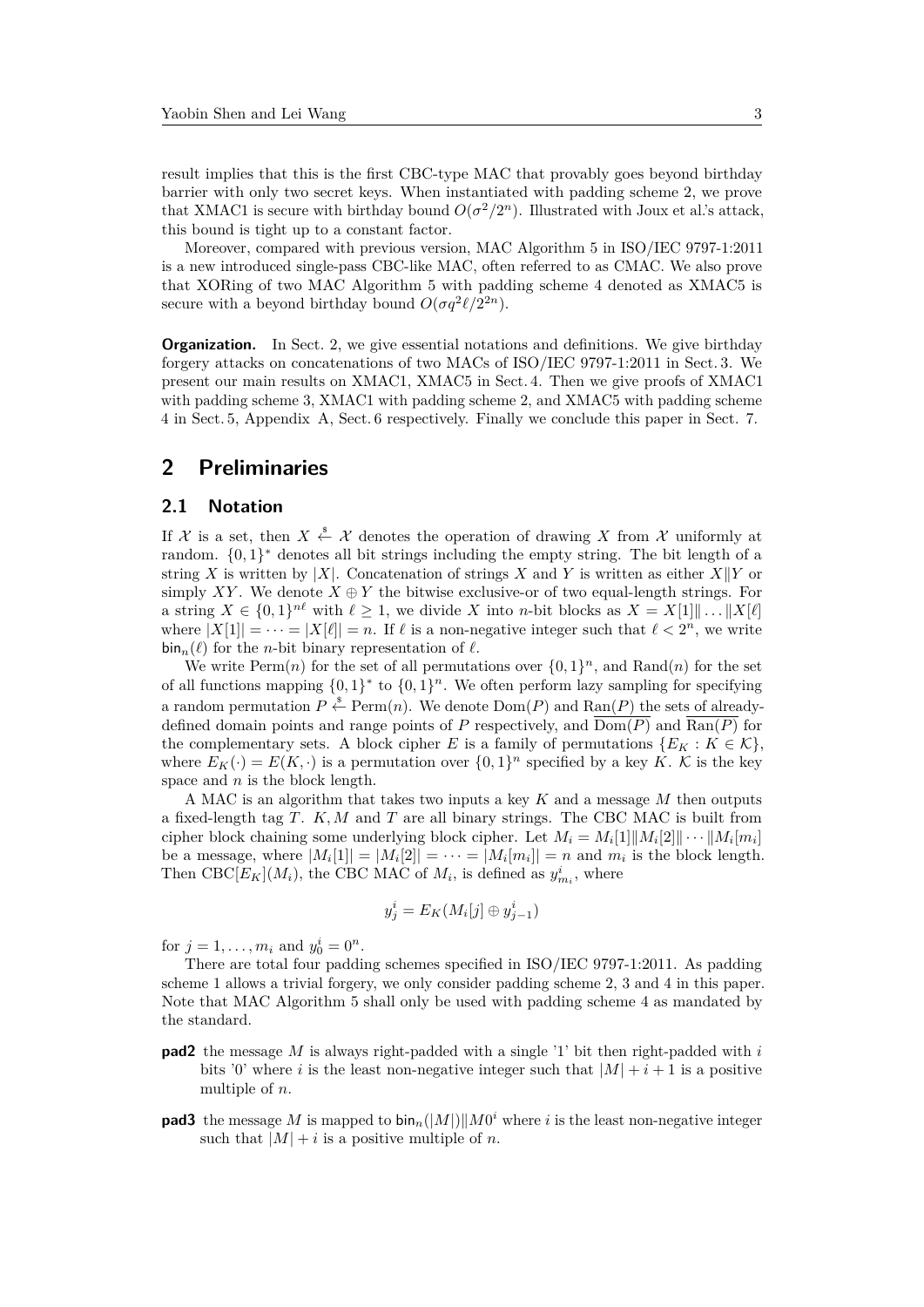**pad4** if the message has length that is positive multiple of *n*, then no padding shall be applied. Otherwise, the message shall be right-padded with a single '1' bit then rightpadded with *i* bits '0' where *i* is the least non-negative integer such that  $|M| + i + 1$ is a positive multiple of *n*.

After padded via padding scheme 3, the messages list would become prefix-free, meaning that for any two messages  $M_i$  and  $M_j$ ,  $M_i$  is not a prefix of  $M_j$ . We simply denote **pad2**(*M*), **pad3**(*M*) and **pad4**(*M*) the operations of mapping *M* to a sequence of *n*-bit blocks with padding scheme 2, 3 and 4 respectively.

In MAC Algorithm 5, there are two masking values *L*<sup>1</sup> and *L*<sup>2</sup> that are computed by the operation multx $(L)$ . For an *n*-bit string  $L$ , multx $(L)$  is defined as  $L \cdot x$ , where  $L$  is treated as an element in the Galois field  $GF(2<sup>n</sup>)$  and is multiplied by the monomial x in  $GF(2<sup>n</sup>)$ . It can be processed as follows:

$$
\text{multx}(L) = \begin{cases} L \ll 1, & \text{if } \text{msb}(L) = 0\\ (L \ll 1) \oplus \text{const} & \text{if } \text{msb}(L) = 1 \end{cases}
$$

where  $msh(L)$  denotes the most significant bit of  $L, \ll$  denotes the one-bit left shift operation, and const is some constant specified in the standard ISO/IEC 9797-1:2011. Then  $L_1 = \text{multx}(E_K(0^n))$  and  $L_2 = \text{multx}(L_1)$ .

## **2.2 Security Notions**

An adversary A is an algorithm that always outputs a bit. We write  $\mathcal{A}^{O(\cdot)} \Rightarrow 1$  to denote the event that A outputs 1 after interacting with oracle  $O(\cdot)$ . We focus on the informationtheoretic setting, namely, all keyed block ciphers are replaced with random permutations. Throughout this paper, an adversary  $A$  is allowed to unbounded computational power and assumed to be deterministic without loss of generality. Its complexity is measured by the number of queries, the maximum block length of messages, the total number of blocks of messages. Recalling that any pseudo-random function (PRF) is a secure MAC [BKR00], our goal is to prove  $F[P]$  is a secure PRF, where  $F[P]$  is an interested function based on random permutations. We say that  $F[P]$  is a secure PRF if it is indistinguishable from a random function  $\mathcal{R} \stackrel{\$}{\leftarrow} \text{Rand}(n)$ . Formally, we define

$$
\mathbf{Adv}_{F[P]}^{\mathrm{prf}}(\mathcal{A}) \stackrel{\mathrm{def}}{=} \mathrm{Pr}[P \stackrel{\hspace{0.1em}\mathsf{\scriptscriptstyle\$}}{\leftarrow} \mathrm{Perm}(n) : \mathcal{A}^{F[P](\cdot)} \Rightarrow 1] - \mathrm{Pr}[\mathcal{R} \stackrel{\hspace{0.1em}\mathsf{\scriptscriptstyle\$}}{\leftarrow} \mathrm{Rand}(n) : \mathcal{A}^{\mathcal{R}(\cdot)} \Rightarrow 1].
$$

Note that the probabilities are taken over  $P$ ,  $\mathcal{R}$ , and  $\mathcal{A}'s$  coins.

# **3 Forgery Attacks on The Concatenation of Two MACs in ISO/IEC 9797-1:2011**

In this section, we present forgery attacks on the concatenation of the MACs in the standard ISO/IEC 9797-1:2011, which are depicted in Fig. 1. We only present the attack for the concatenation of a MAC Algorithm with two independent keys here and the attacks for the concatenation of two different MAC Algorithms is the same. Significantly, the forgery attack for the concatenation of two MAC Algorithm 1 only requires 3 queries with padding scheme 2, while forgery attacks for other MACs need a complexity of birthday bound. We detail our attacks as follows. We denote  $MACi<sub>K</sub>(M)$  the MAC for a message *M* computed using the MAC Algorithm *i* specified in ISO/IEC 9797-1:2011 for  $1 \le i \le 6$ . We denote  $\text{MAC}i_{K_1}(M) \|\text{MAC}i_{K_2}(M)$  the concatenation of two MAC Algorithms *i* with independent keys  $K_1, K_2$ . Since padding scheme 1 allows trivial forgery attack, we only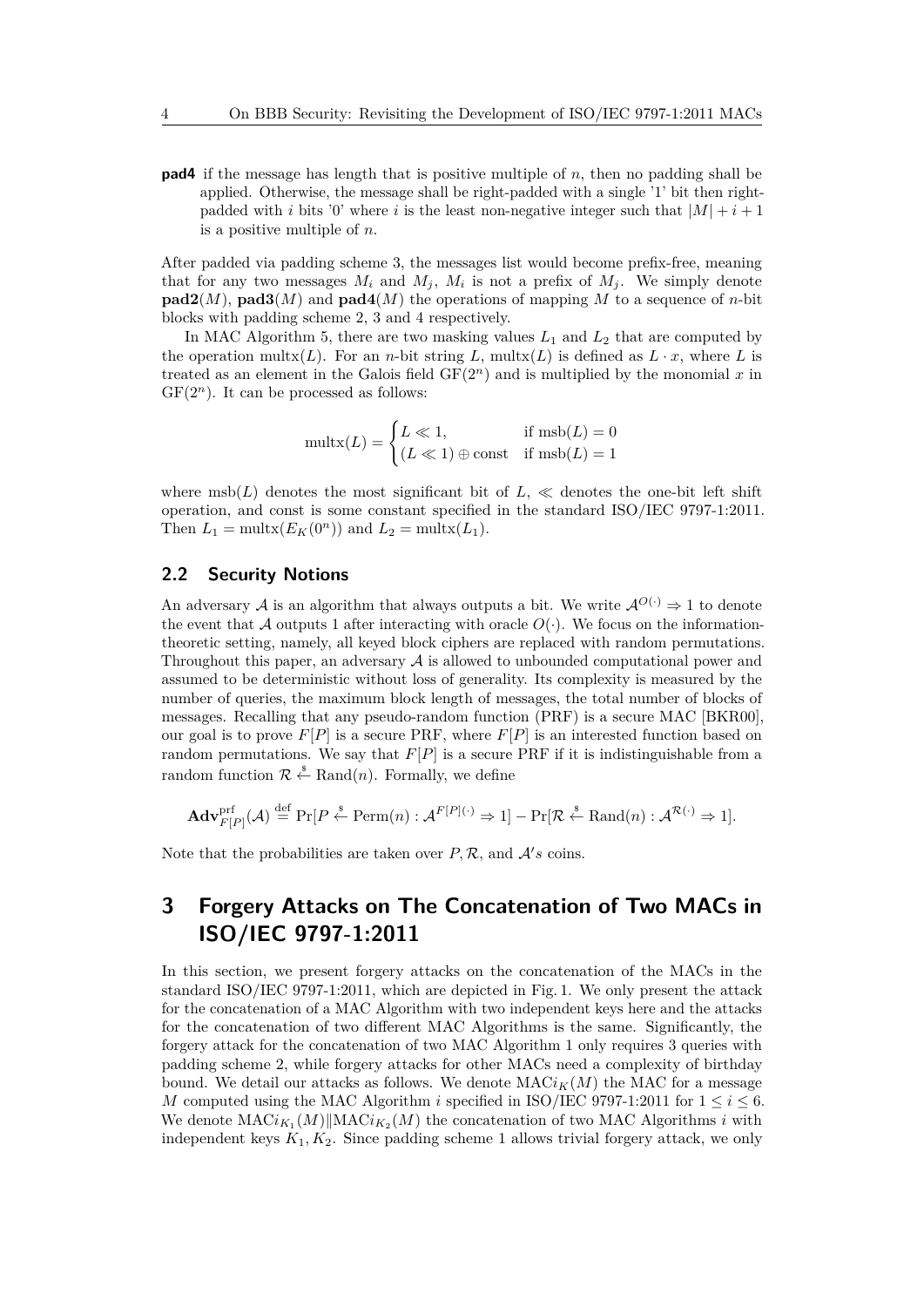

Figure 1: Illustration of the six ISO/IEC MACs. The message *M* has been padded with specific padding scheme. For  $\text{MAC1}_K(M)$  and  $\text{MAC5}_K(M)$ , the underlying key is  $K = k$ . For MAC2<sub>*K*</sub>(*M*), MAC3 and MAC6<sub>*K*</sub>(*M*), the underlying key is  $K = (k, k')$ . For  $MAC4<sub>K</sub>(M)$ , the underlying key is  $K = (k, k', k'')$ . For  $MAC5<sub>K</sub>(M)$ , if the message M before padded has length (in bits) that is positive multiple of *n*, then  $L_i = L_1$ , otherwise  $L_i = L_2$ .

consider padding scheme 2, 3 and 4 here. In addition, MAC Algorithm 5 shall only be used with padding scheme 4 as mandated by the standard.

At first, we consider the attack when messages are padded with scheme 2. For  $\text{MAC1}_{K_1}(M) \|\text{MAC1}_{K_2}(M), \text{ i.e., the concatenation of two MAC Algorithm 1, we first}$ query a single block message  $M_1$  and obtain  $\text{MAC1}_{K_1}(M_1) \|\text{MAC1}_{K_2}(M_1)$ . Then we query two strings  $M_1 \oplus \text{MAC1}_{K_1}(M_1)$  and  $M_1 \oplus \text{MAC1}_{K_2}(M_1)$ , and receive  $\text{MAC1}_{K_2}(M_1 \oplus$  $\mathrm{MAC1}_{K_1}(M_1)$ ) (the right half of concatenation) and  $\mathrm{MAC1}_{K_1}(M_1 \oplus \mathrm{MAC1}_{K_2}(M_1))$  (the left half of concatenation) respectively. In this stage, we can forge a MAC of the message  $M_1||M_1 \oplus MAC1_{K_1}(M_1) \oplus MAC1_{K_2}(M_1)$  with probability 1 without querying this message since

$$
\text{MAC1}_{K_1}(M_1 \| M_1 \oplus \text{MAC1}_{K_1}(M_1) \oplus \text{MAC1}_{K_2}(M_1)) = \text{MAC1}_{K_1}(M_1 \oplus \text{MAC1}_{K_2}(M_1))
$$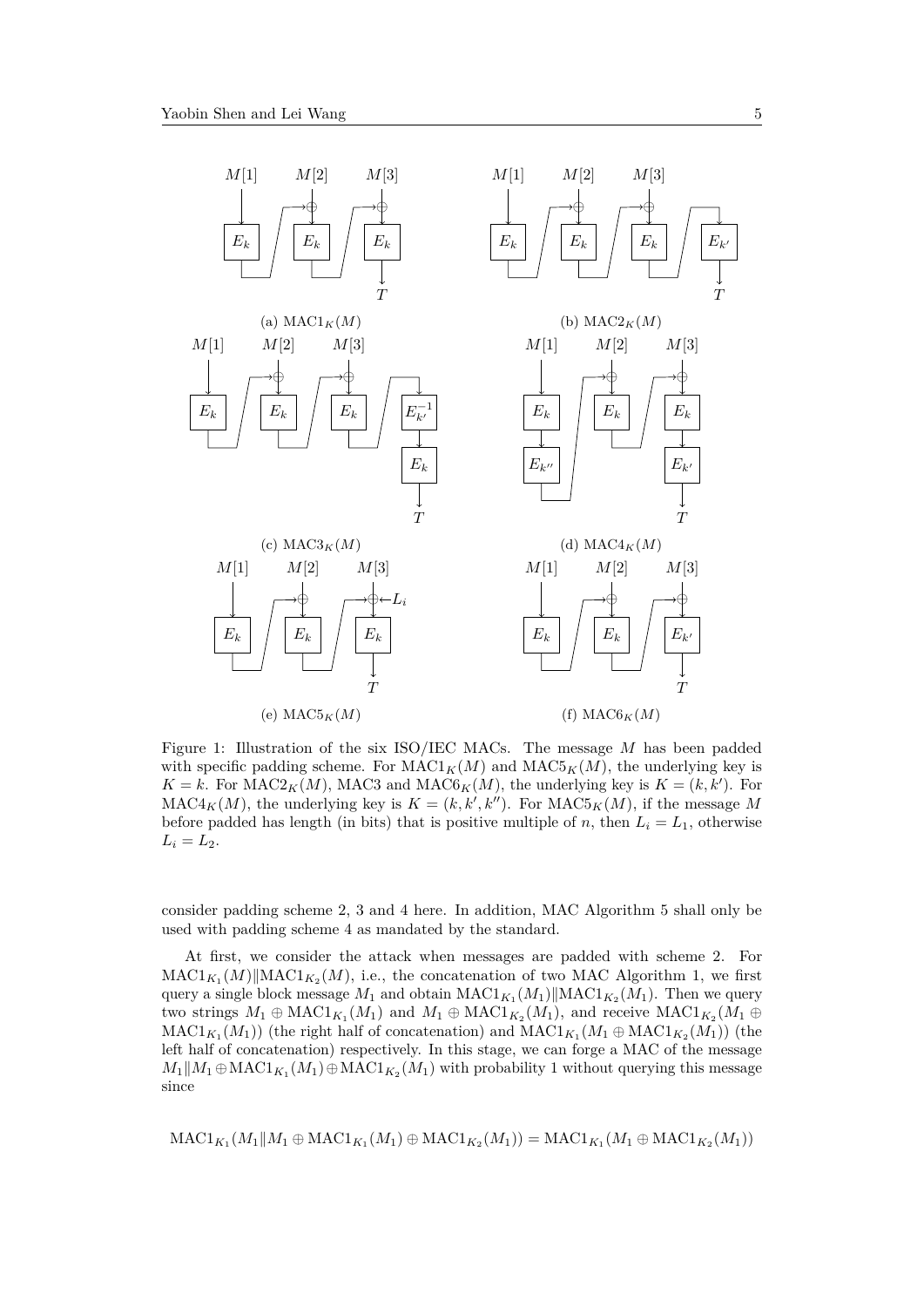and

$$
\text{MAC1}_{K_2}(M_1 \| M_1 \oplus \text{MAC1}_{K_1}(M_1) \oplus \text{MAC1}_{K_2}(M_1)) = \text{MAC1}_{K_2}(M_1 \oplus \text{MAC1}_{K_1}(M_1)).
$$

This attack only requires 3 queries.

For  $i \in \{2, 3, 4, 6\}$ , we adopt the idea of multicollisions attack in iterated hash functions proposed by Joux [Jou04]. For any  $i \in \{2, 3, 4, 6\}$ , we first focus on collisions of the left half of concatenation, i.e.,  $MACi_{K_1}(M)$ . Because two blocks are needed to produce a collision in CBC-like MACs, we first search two-block messages  $a_{1,1}||r_{1,1}$  and  $a_{2,1}||r_{2,1}$  such that  $MACi_{K_1}(a_{1,1}||r_{1,1}) = MACi_{K_1}(a_{2,1}||r_{2,1}).$  This requires about  $2^{n/2}$  MAC computations due to birthday paradox. Fixing  $a_{1,1}$   $||r_{1,1}$  and  $a_{2,1}$   $||r_{2,1}$ , we then search  $a_{1,2}$   $||r_{1,2}$  and  $a_{2,2}$  |*r*<sub>2,2</sub> such that

$$
\text{MACi}_{K_1}(a_{1,1}||r_{1,1}||a_{1,2}||r_{1,2}) = \text{MACi}_{K_1}(a_{2,1}||r_{2,1}||a_{2,2}||r_{2,2}).
$$

This also requires about  $2^{n/2}$  MAC computations. We do this until we find two 2*t*-block  $(t \ge n/2)$  messages  $a_{1,1}||r_{1,1}|| \dots ||a_{1,t}||r_{1,t}$  and  $a_{2,1}||r_{2,1}|| \dots ||a_{2,t}||r_{2,t}$  such that

$$
\text{MACi}_{K_1}(a_{1,1}\|r_{1,1}\|\ldots\|a_{1,t}\|r_{1,t}) = \text{MACi}_{K_1}(a_{2,1}\|r_{2,1}\|\ldots\|a_{2,t}\|r_{2,t}).
$$

This yields  $2^t$  different messages  $a_{i_1,1} || r_{i_1,1} || \dots || a_{i_t,t} || r_{i_t,t}$  for  $i_1,\dots,i_t \in \{1,2\}$  with the same MAC value on the left half of concatenation. Assume  $t > n/2$ , then with high probability there exists a collision among these  $2<sup>t</sup>$  elements such that the MAC value on the right half are also equal. Assume the collided messages are  $M_1$  and  $M_2$ . Then the two MAC values for  $M_1||A$  and  $M_2||A$  are also a collision for any *n*-bit block *A*. This attack requires in total about  $(1+n) \cdot 2^{n/2}$  MAC computations.

Secondly, we consider messages after padded with scheme 3 for  $i \in \{1, 2, 3, 4, 6\}$ . For any  $i \in \{1, 2, 3, 4, 6\}$ , we first focus on collisions of the left half of concatenation, i.e.,  $MACi_{K_1}(M)$ . Let  $t \geq n/2$  and each message has same block-length 2*t*. We search two 2*t*-block messages  $a_{1,1} \|r_{1,1}\| 0^n \| \dots \| 0^n$  and  $a_{2,1} \|r_{2,1}\| 0^n \| \dots \| 0^n$  (the last  $2t - 2$  blocks are all zero) such that

$$
\text{MAC}_{i_{K_1}}(\text{bin}_n(2t)\|a_{1,1}\|r_{1,1}\|0^n\|\dots\|0^n) = \text{MAC}_{i_{K_1}}(\text{bin}_n(2t)\|a_{2,1}\|r_{2,1}\|0^n\|\dots\|0^n).
$$

This requires about  $2^{n/2}$  MAC computations due to birthday paradox. Fixing  $a_{1,1}||r_{1,1}$ and  $a_{2,1}$   $\|r_{2,1}$ , we then search  $a_{1,2}$   $\|r_{1,2}$  and  $a_{2,2}$   $\|r_{2,2}$  such that

$$
\begin{aligned}\n&\text{MACi}_{K_1}(\text{bin}_n(2t) \|a_{1,1}\|r_{1,1}\|a_{1,2}\|r_{1,2}\|0^n\|\dots\|0^n) \\
&= \text{MACi}_{K_1}(\text{bin}_n(2t) \|a_{2,1}\|r_{2,1}\|a_{2,2}\|r_{2,2}\|0^n\|\dots\|0^n).\n\end{aligned}
$$

This also requires about  $2^{n/2}$  MAC computations. We do this until find two 2*t*-block  $(t \ge n/2)$  messages  $a_{1,1}||r_{1,1}|| \dots ||a_{1,t}||r_{1,t}$  and  $a_{2,1}||r_{2,1}|| \dots ||a_{2,t}||r_{2,t}$  such that

$$
\text{MAC}_{K_1}(\text{bin}_{n}(2t)||a_{1,1}||r_{1,1}|| \dots ||a_{1,t}||r_{1,t}) = \text{MAC}_{K_1}(\text{bin}_{n}(2t)||a_{2,1}||r_{2,1}|| \dots ||a_{2,t}||r_{2,t}).
$$

This yields  $2^t$  different messages  $a_{i_1,1} || r_{i_1,1} || \dots || a_{i_t,t} || r_{i_t,t}$  for  $i_1,\dots,i_t \in \{1,2\}$  with the same MAC value on the left half of concatenation. Assume  $t \geq n/2$ , then with high probability there exists a collision among these  $2<sup>t</sup>$  elements such that the MAC value on the right half are also equal. Assume the collided messages are  $a_{i_1,1}$   $\|r_{i_1,1} \dots \|r_{i_t,t}\|$  and  $a_{j_1,1} \|r_{j_1,1} \dots \|r_{j_t,t}\| r_{j_t,t}$ , then the two MAC values for  $a_{i_1,1} \|r_{i_1,1} \dots \|r_{i_t,t}\| r_{i_t,t} \oplus A$  and  $a_{j_1,1} \|r_{j_1,1} \dots \|r_{j_t,t}\|$   $\theta$  are also a collision for any *n*-bit block A. This attack requires in total about  $(1+n) \cdot 2^{n/2}$  MAC computations. The forgery attack for the concatenation of two MAC Algorithm 5 with padding scheme 4 is exactly the same as above and hence we omit the details here.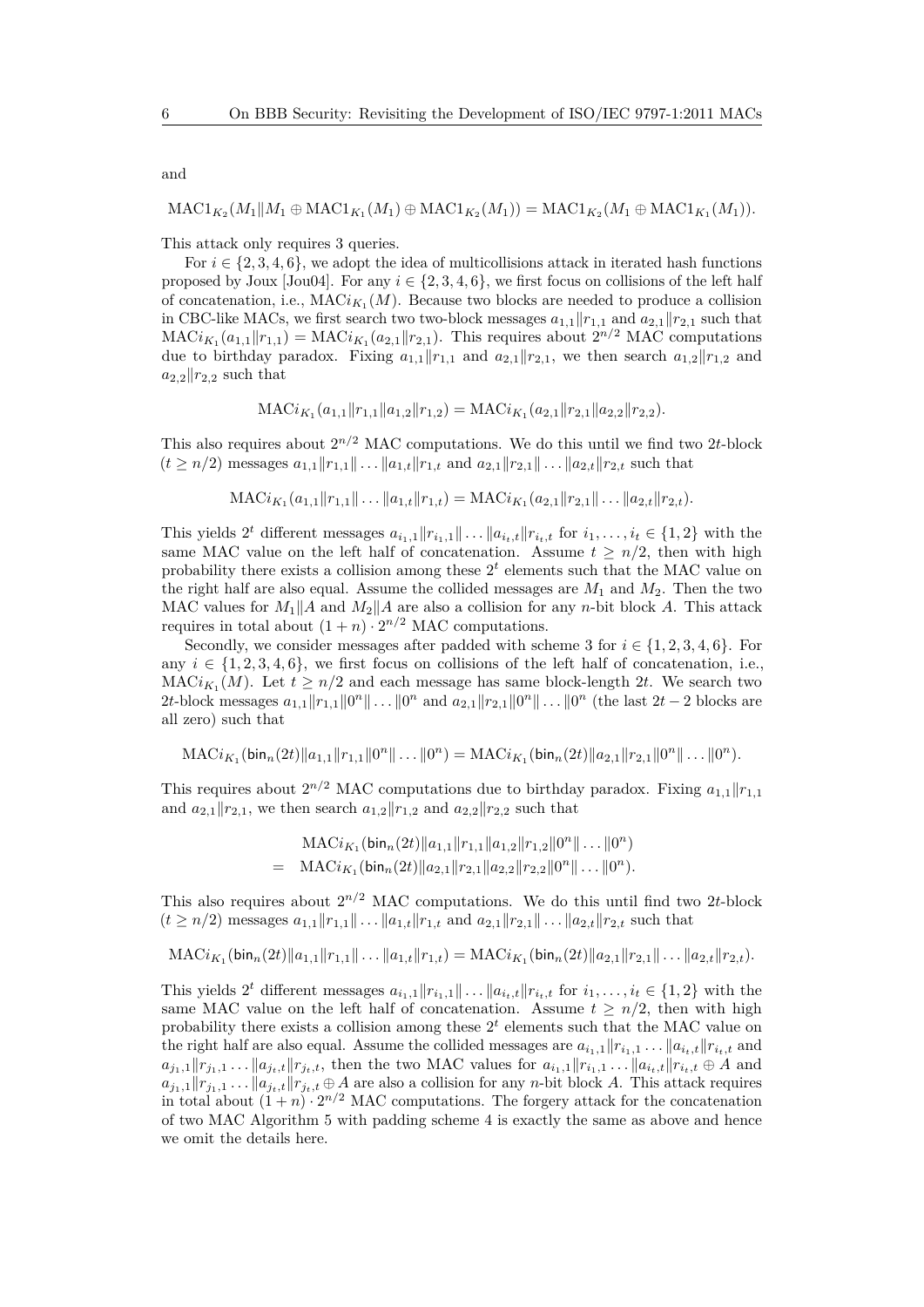# **4 Main Results on XMAC1 and XMAC5**

In the information-theoretic setting, we simply denote XMAC1[*P*] the XORing of two MAC Algorithm 1 based on random permutations. Similarly, we denote XMAC5[*P*] the XORing of two MAC Algorithm 5 based on random permutations. We consider an adversary  $A$ that makes at most *q* queries to its oracle, each query being at most  $\ell$  blocks, and the total number of blocks of all queries being at most *σ*.

As for XMAC1, we have the following two results.

**Theorem 1.** With padding scheme 3, if  $\ell \leq 2^{n/3}$ , one has

$$
\mathbf{Adv}_{\mathrm{XMAC1}[P]}^{\mathrm{prf}}(\mathcal{A}) \leq \frac{844\sigma q^2 \ell}{2^{2n}}.
$$

**Theorem 2.** *With padding scheme 2, one has*

$$
\mathbf{Adv}_{\mathbf{XMAC1}[P]}^{\text{prf}}(\mathcal{A}) \le \frac{2\sigma^2}{2^n} + \frac{2\sigma q}{2^n} + \frac{0.5q^2}{2^n}.
$$

As for XMAC5, we have

**Theorem 3.** For  $\ell \leq 2^{n/3}$ , one has

$$
\mathbf{Adv}_{\mathbf{XMAC5}[P]}^{\text{prf}}(\mathcal{A}) \le \frac{4}{2^n} + \frac{58\sigma^2 q}{2^{2n}} + \frac{841\sigma q^2 \ell}{2^{2n}}.
$$

The proof of Theorem 1 is given in Sec. 5, the proof of Theorem 2 is given in Appendix A, and the proof of Theorem 3 is given in Sec. 6.

## **5 Security of XMAC1 with Padding Scheme 3**



Figure 2: Illustration of XMAC1[*P*] with padding scheme 3 for  $M = M[1]$ || $M[2]$ || $M[3]$ , where  $|M[1]| = |M[2]| = n$  and  $1 \leq |M[3]| \leq n$ .

In this section, we adopt the framework used in proofs for SUM-ECBC [Yas10] and PMAC Plus [Yas11], and prove that XMAC1[*P*] instantiated with padding scheme 3 (described in Fig. 2) is an  $O(2^{2n/3})$ -secure PRF. Note that in the rest of this section, we always consider the messages list after padded with padding scheme 3, i.e.,  $M_i = \text{pad3}(M_i)$ and denote by  $m_i = |\text{pad3}(M_i)|$  the length of message for  $1 \leq i \leq q$ . This messages list is easily seen to be prefix-free.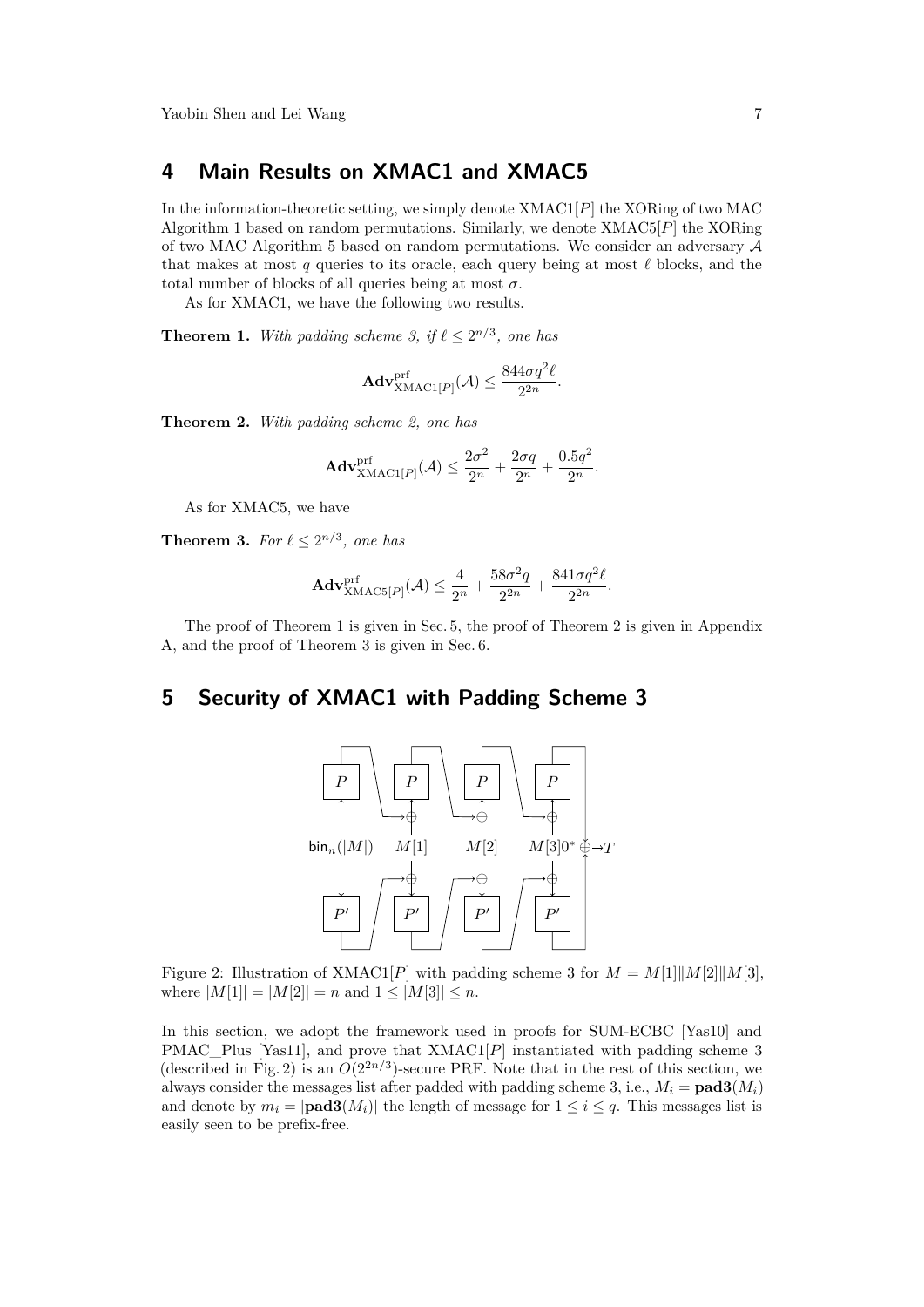#### **5.1 Main Ideas**

We focus on the last input of random permutations  $P$  and  $P'$  at each query, denoted by  $x_{m_i}^i$  and  $u_{m_i}^i$  for  $1 \leq i \leq q$ . We consider an adversary A that aims at distinguishing XMAC1[*P*] from a random function  $\mathcal{R}:\{0,1\}^* \to \{0,1\}^n$ . A is allowed to unlimited computational power but can make at most *q* queries to its oracle, each query being at most  $\ell$  blocks, and the total number of blocks of all queries being at most  $\sigma$ . Without loss of generality,  $A$  is assumed to be deterministic and never to repeat a query. The main game is presented in Fig. 3 and codes of the four cases are given in Fig. 4, Fig. 5 and Fig. 6 respectively. Depending on the behavior after bad events, this game can simulate either XMAC<sub>1</sub> $[P]$  or a random function  $R$ . These two games are identical until bad events occur, so by the fundamental lemma of game-playing [BR06] we have

$$
\Pr[\mathcal{A}^{\mathsf{XMAC1}[P](\cdot)} \Rightarrow 1] - \Pr[\mathcal{A}^{\mathcal{R}(\cdot)} \Rightarrow 1] \le \Pr[\mathcal{A}^{\mathcal{R}(\cdot)} \text{ sets } \mathbf{bad}].
$$

Note that in the game simulating random function  $\mathcal{R}$ , the respond returning to the adversary is always a random *n*-bit string, unrelated to adversary's query or the setting of **bad**. Thus even if A prepares all of its queries  $M_1, \ldots, M_q$  in advance, the probability that A sets a **bad** flag is not made smaller, therewith the interaction being vacuous in this game. We write bad events in more detail:

$$
\Pr[\mathcal{A} \text{ sets } \text{bad}]
$$
\n
$$
= \sum_{i=1}^{q} \left( \Pr[x_{m_i}^i \notin \text{Dom}(P) \land u_{m_i}^i \notin \text{Dom}(P') \right] \cdot \Pr[\mathcal{A} \text{ sets } \text{bad} \mid \text{Case A}]
$$
\n
$$
+ \Pr[x_{m_i}^i \in \text{Dom}(P) \land u_{m_i}^i \notin \text{Dom}(P')] \cdot \Pr[\mathcal{A} \text{ sets } \text{bad} \mid \text{Case B}]
$$
\n
$$
+ \Pr[x_{m_i}^i \notin \text{Dom}(P) \land u_{m_i}^i \in \text{Dom}(P')] \cdot \Pr[\mathcal{A} \text{ sets } \text{bad} \mid \text{Case C}]
$$
\n
$$
+ \Pr[x_{m_i}^i \in \text{Dom}(P) \land u_{m_i}^i \in \text{Dom}(P')] \cdot \Pr[\mathcal{A} \text{ sets } \text{bad} \mid \text{Case D}]
$$
\n
$$
\leq \sum_{i=1}^{q} \Pr[\mathcal{A} \text{ sets } \text{bad} \mid \text{Case A}] + \sum_{i=1}^{q} \Pr[x_{m_i}^i \in \text{Dom}(P)] \cdot \Pr[\mathcal{A} \text{ sets } \text{bad} \mid \text{Case B}]
$$
\n
$$
+ \sum_{i=1}^{q} \Pr[u_{m_i}^i \in \text{Dom}(P')] \cdot \Pr[\mathcal{A} \text{ sets } \text{bad} \mid \text{Case C}]
$$
\n
$$
+ \sum_{i=1}^{q} \Pr[x_{m_i}^i \in \text{Dom}(P) \land u_{m_i}^i \in \text{Dom}(P')].
$$

These four terms are relevant to four cases and will be bounded in following subsections.

#### **5.2 Analysis of Case A**

We handle this case via the technique of fair sets developed by Lucks [Luc00], which has also been used in proofs of SUM-ECBC [Yas10] and PMAC\_Plus [Yas11].

**Lemma 1.** *In Case A, we have*

$$
\sum_{i=1}^{q} \Pr[\mathcal{A} \text{ sets } \mathbf{bad} \mid \text{Case A}] \le \frac{4\sigma^2 q}{2^{2n}},
$$

*for*  $\sigma \leq 2^{n-1}$ .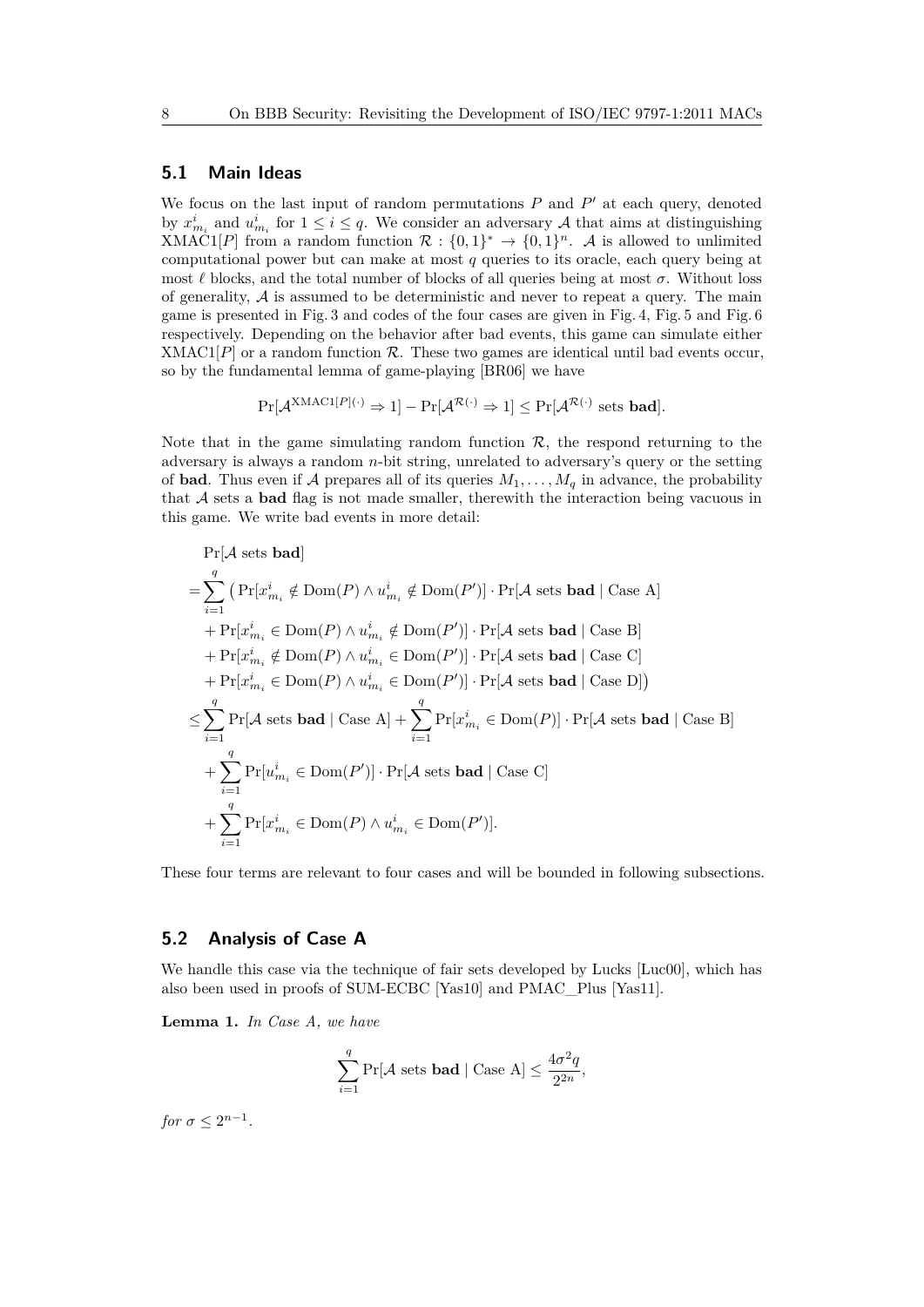1: **for**  $i = 1$  to  $q$  **do** 2:  $x_{m_i}^i \leftarrow P(x_{m_i-1}^i) \oplus M_i[m_i]$ 3:  $u_{m_i}^i \leftarrow P'(u_{m_i-1}^i) \oplus M_i[m_i]$ 4: **if**  $x_{m_i}^i \notin \text{Dom}(P)$  and  $u_{m_i}^i \notin \text{Dom}(P')$  then 5: go to **Case A** 6: **end if** 7: **if**  $x_{m_i}^i \in \text{Dom}(P)$  and  $u_{m_i}^i \notin \text{Dom}(P')$  then 8: go to **Case B** 9: **end if** 10: **if**  $x_{m_i}^i \notin \text{Dom}(P)$  and  $u_{m_i}^i \in \text{Dom}(P')$  then 11: go to **Case C** 12: **end if** 13: **if**  $x_{m_i}^i \in \text{Dom}(P)$  and  $u_{m_i}^i \in \text{Dom}(P')$  then 14: go to **Case D** 15: **end if** 16: **end for**

Figure 3: We omit the internal computations and present the computation on the last input of permutation *P* and *P*<sup>'</sup> at each query.  $x_{m_i}^i$  and  $u_{m_i}^i$  respectively denote the last input to *P* and *P*<sup>'</sup> at *i*-th query.  $x_{m_i-1}^i$  and  $u_{m_i-1}^i$  respectively denote  $(m_i-1)$ -th input to  $P$  and  $P'$  at *i*-th query.



Figure 4: Case A

*Proof.* We consider the game as described in Fig. 4. The code without the boxed statement faithfully simulates  $P(x_{m_i}^i) \oplus P'(u_{m_i}^i)$  for  $1 \leq i \leq q$ , while the code with boxed statement always returns a *n*-bit random string  $T_i$ . We choose a fair set  $U$  as follows. Enumerate  $\text{Ran}(P)$  as  $\{y_1, \ldots, y_\alpha\}$  and  $\text{Ran}(P')$  as  $\{w_1, \ldots, w_\beta\}$ . For each  $y_i \in \{y_1, \ldots, y_\alpha\}$  and  $w_j \in \{w_1, \ldots, w_\beta\}$ , we choose arbitrarily representatives  $(y'_i, w'_j) \in \overline{\text{Ran}(P)} \times \overline{\text{Ran}(P')}$ such that  $y'_i \oplus w'_j = y_i \oplus w_j$  for  $1 \leq i \leq \alpha$  and  $1 \leq j \leq \beta$ . We remove these  $\alpha\beta$  pairs  $(y'_i, w'_j)$  from  $\overline{\text{Ran}(P)} \times \overline{\text{Ran}(P')}$  and obtain *U*. For each value  $T \in \{0, 1\}^n$ , we have

$$
|\{(y, w) \in U \mid y \oplus w = T\}| = 2n - \alpha - \beta,
$$

i.e., the chance to induce *T* from *U* is equal. Let  $\alpha_i$  and  $\beta_i$  respectively denote the number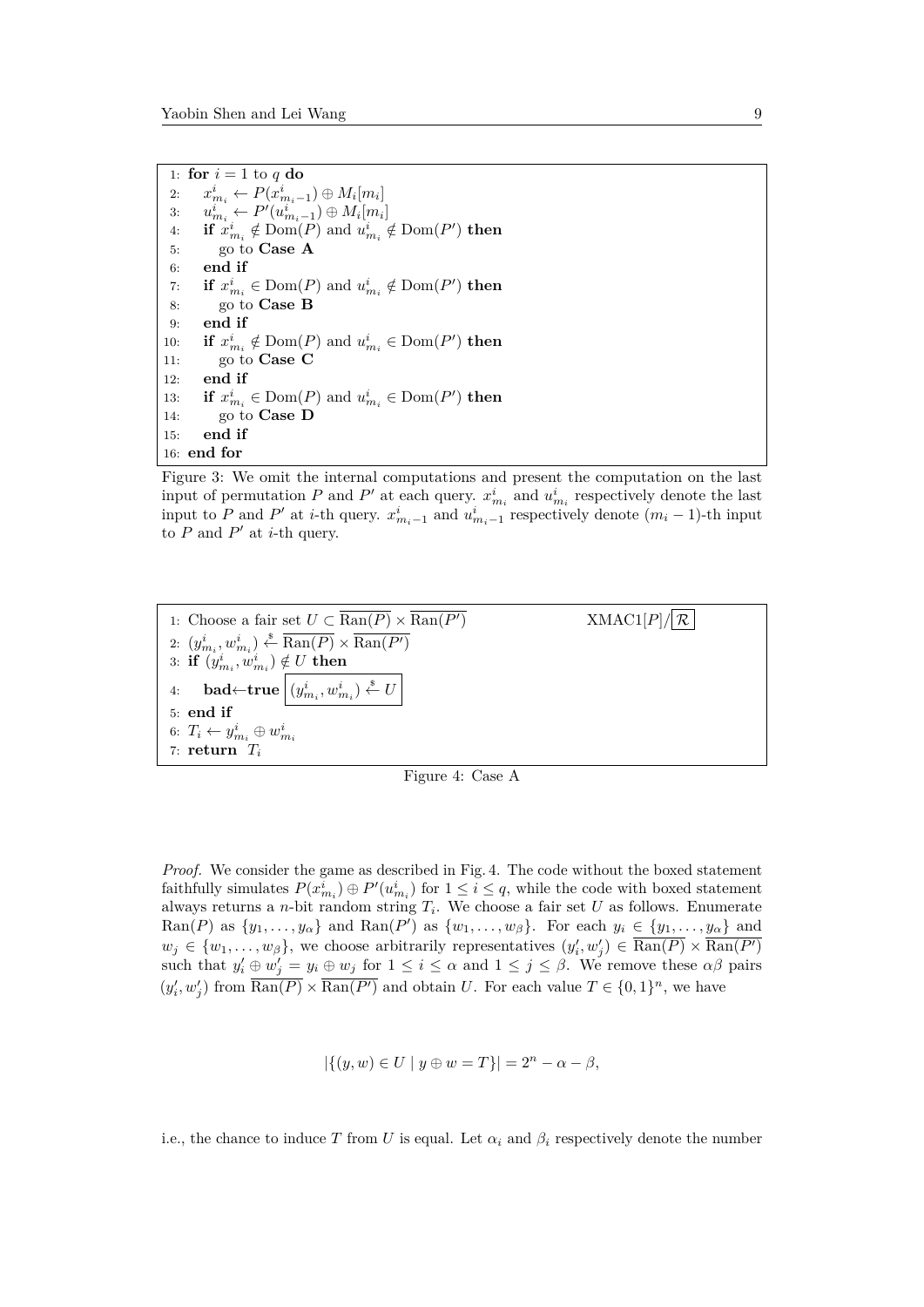of new defined domain points of  $P$  and  $P'$  at *i*-th query. Then

$$
\sum_{i=1}^{q} \Pr[\mathcal{A} \text{ sets } \mathbf{bad} \mid \text{Case A}]
$$
\n
$$
\leq \sum_{i=1}^{q} \frac{|(\overline{\text{Ran}(P)} \times \overline{\text{Ran}(P'))} \setminus U|}{|\overline{\text{Ran}(P)} \times \overline{\text{Ran}(P')}|}
$$
\n
$$
= \sum_{i=1}^{q} \frac{(\alpha_1 + \dots + \alpha_i - 1)(\beta_1 + \dots + \beta_i - 1)}{(2^n - \alpha_1 - \dots - \alpha_i + 1)(2^n - \beta_1 - \dots - \beta_i + 1)}
$$
\n
$$
\leq \sum_{i=1}^{q} \frac{\sigma^2}{(2^n - \sigma)^2} \leq \frac{4\sigma^2 q}{2^{2n}}
$$

under the condition  $\sigma \leq 2^{n-1}$  and concludes the proof of Lemma 1.

 $\Box$ 

## **5.3 Analysis of Case B**

In this case,  $x_{m_i}^i$  collides with previous inputs to *P*. The output string is  $T_i = y_{m_i}^i \oplus w_{m_i}^i$ . That is, either  $y_{m_i}^i$  or  $w_{m_i}^i$  being random may make  $T_i$  a random string. Our goal is to bound the probability that  $x_{m_i}^i$  collides with previous inputs of *P* and subsequently  $w_{m_i}^i$ deviates from a random *n*-bit string.

We first use the following *full collision probability* lemma proved in [BPR05b, BPR05a, JN16 to bound the probability of  $x_{m_i}^i$  colliding with previous inputs of *P*. For any two prefix-free messages  $M_i$  and  $M_j$ , the full collision probability  $\text{FCP}_n(M_i, M_j)$  is the probability of the event  $x_{m_j}^j \in \{x_1^i, \ldots, x_{m_i}^i, \ldots\}$ 

 $x_1^j, \ldots, x_{m_j-1}^j\}$  where for each  $b \in \{i, j\}$ , we have  $x_k^b = P(x_{k-1}^b) \oplus M_b[k]$  for  $2 \leq k \leq m_b$ and  $x_1^b = M_b[1]$ .

**Lemma 2** (Full Collision Probability). *For any two prefix-free messages*  $M_i \in \{0, 1\}^{m_i n}$ *and*  $M_j$  ∈ {0, 1}<sup>*m<sub>j</sub>n</sup>, we have*</sup>

$$
\text{FCP}_n(M_i, M_j) \le \frac{3(m_i + m_j)}{2^n - m_i - m_j} + \frac{(m_i + m_j)^4}{2^{2n}}.
$$

Remark on This Lemma. The full collision probability lemma is first proved by Bellare *et al.* in [BPR05b] and then refined in its full version [BPR05a]. Recently Jha and Nandi [JN16] pointed out a flaw in the previous proof.

We denote by  $\mathbf{FCP}_n(\emptyset, M_1)$  the probability of the special case  $x_{m_1}^1 \in \{x_1^1, \ldots, x_{m_1-1}^1\}$ and it is easily seen that  $\mathbf{FCP}_n(\emptyset, M_1) \leq \frac{3m_1}{2^n - m_1} + \frac{m_1^4}{2^{2n}}$ . Then at *i*-th query, we have

$$
\Pr[x_{m_i}^i \in \text{Dom}(P)] \le \sum_{j=1}^{i-1} \text{FCP}_n(M_j, M_i).
$$

We next utilize game-playing techniques to examine the randomness of string  $w_{m_i}^i$ . Note that if we pick  $w_{m_i}^i$  as  $w_{m_i}^i \stackrel{\$}{\leftarrow} \{0,1\}^n$ , then the distribution of  $T_i = y_{m_i}^i \oplus w_{m_i}^i$  would be uniformly random. We consider the game presented in Fig. 5. The code with the boxed statement is the simulation of  $P(x_{m_i}^i) \oplus P'(u_{m_i}^i)$  while the code without boxed statement corresponds to a random function. Without a bad event occurring, the responses that  $A$ receives from the oracle are uniform and independent binary strings. We see that the bad event occurs with a probability of  $\left|\text{Ran}(P')\right|/2^n$  for each sampling operation, which is at most  $\sigma/2^n$ .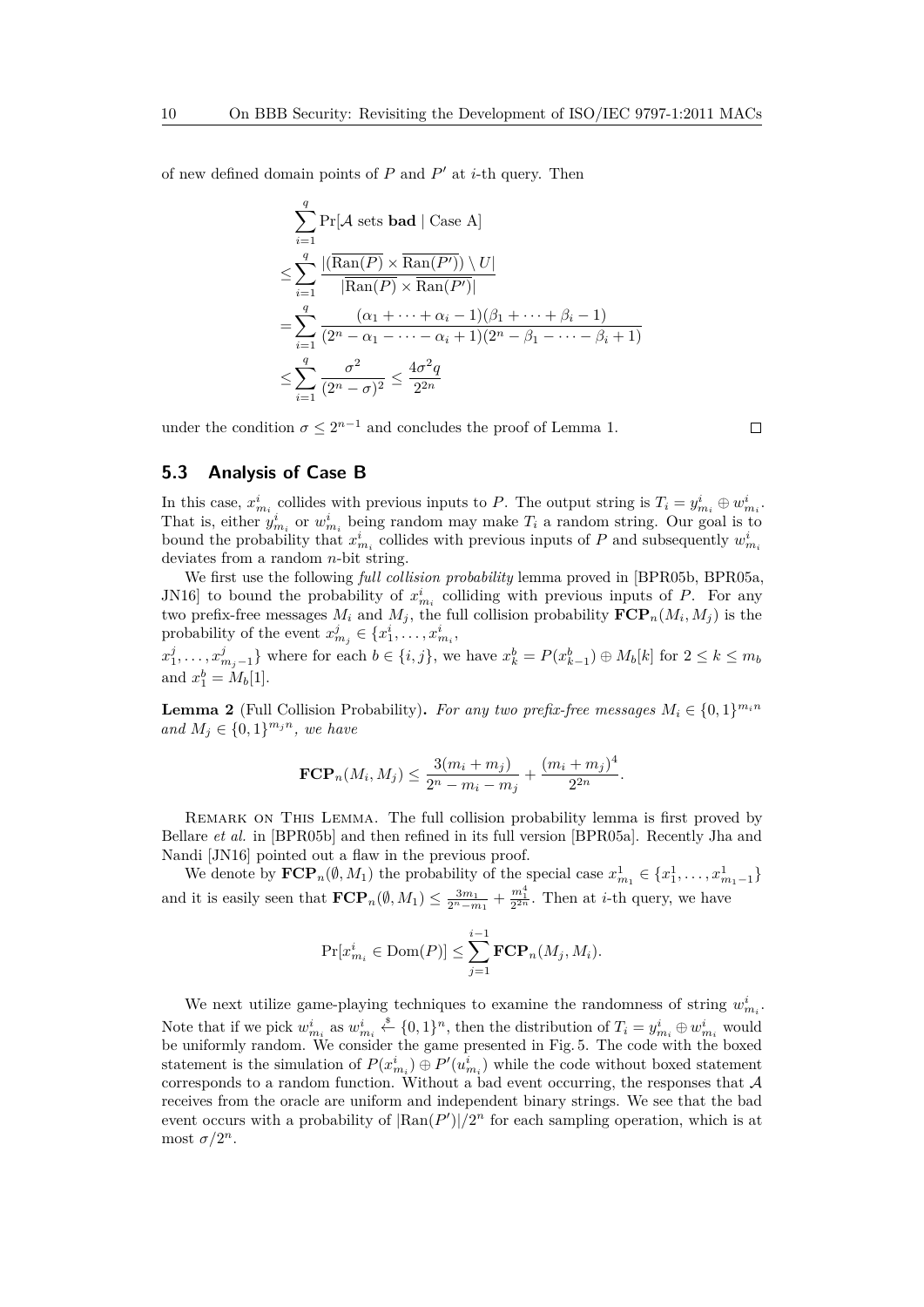

Figure 5: Case B

Let  $M_1, M_2, \ldots, M_q$  be a sequence of messages, then

$$
\sum_{i=1}^{q} \Pr[x_{m_i}^i \in \text{Dom}(P)] \cdot \Pr[\mathcal{A} \text{ sets } \text{bad} \mid \text{Case B}]
$$
\n
$$
\leq \sum_{i=1}^{q} \Pr[x_{m_i}^i \in \text{Dom}(P)] \cdot \frac{|\text{Ran}(P')|}{2^n}
$$
\n
$$
\leq \frac{\sigma}{2^n} \cdot \left( \text{FCP}_n(\emptyset, M_1) + \sum_{i=2}^{q} \sum_{j=1}^{i-1} \text{FCP}_n(M_j, M_i) \right)
$$
\n
$$
\leq \frac{\sigma}{2^n} \cdot \left( \frac{6m_1}{2^n} + \frac{m_1^4}{2^{2n}} + \sum_{i=2}^{q} \sum_{j=1}^{i-1} \left( \frac{6(m_i + m_j)}{2^n} + \frac{(m_i + m_j)^4}{2^{2n}} \right) \right)
$$
\n
$$
\leq \frac{\sigma}{2^n} \cdot \left( \frac{12\sigma q}{2^n} + \frac{16\sigma q \ell^3}{2^{2n}} \right) \leq \frac{28\sigma^2 q}{2^{2n}},
$$

if  $\ell \leq 2^{n/3}$ .

## **5.4 Analysis of Case C**

The analysis of Case C is identical to Case B since  $P$  and  $P'$  are two independent random permutations. We obtain the same upper bound in this case:

$$
\sum_{i=1}^q \Pr[u^i_{m_i} \in \text{Dom}(P')] \cdot \Pr[\mathcal{A} \text{ sets } \textbf{bad} \mid \text{Case C}] \leq \frac{28\sigma^2q}{2^{2n}},
$$

if  $\ell \leq 2^{n/3}$ .

## **5.5 Analysis of Case D**

In this case,  $y_{m_i}^i$  and  $w_{m_i}^i$  both have appeared before and  $T_i$  is not a random string anymore. As shown in Fig.6, we always set **bad** flag in this case. The code with boxed statements simulates  $P(x_{m_i}^i) \oplus P'(u_{m_i}^i)$  for  $1 \leq i \leq q$  while the code without boxed statements is the simulation of a random function.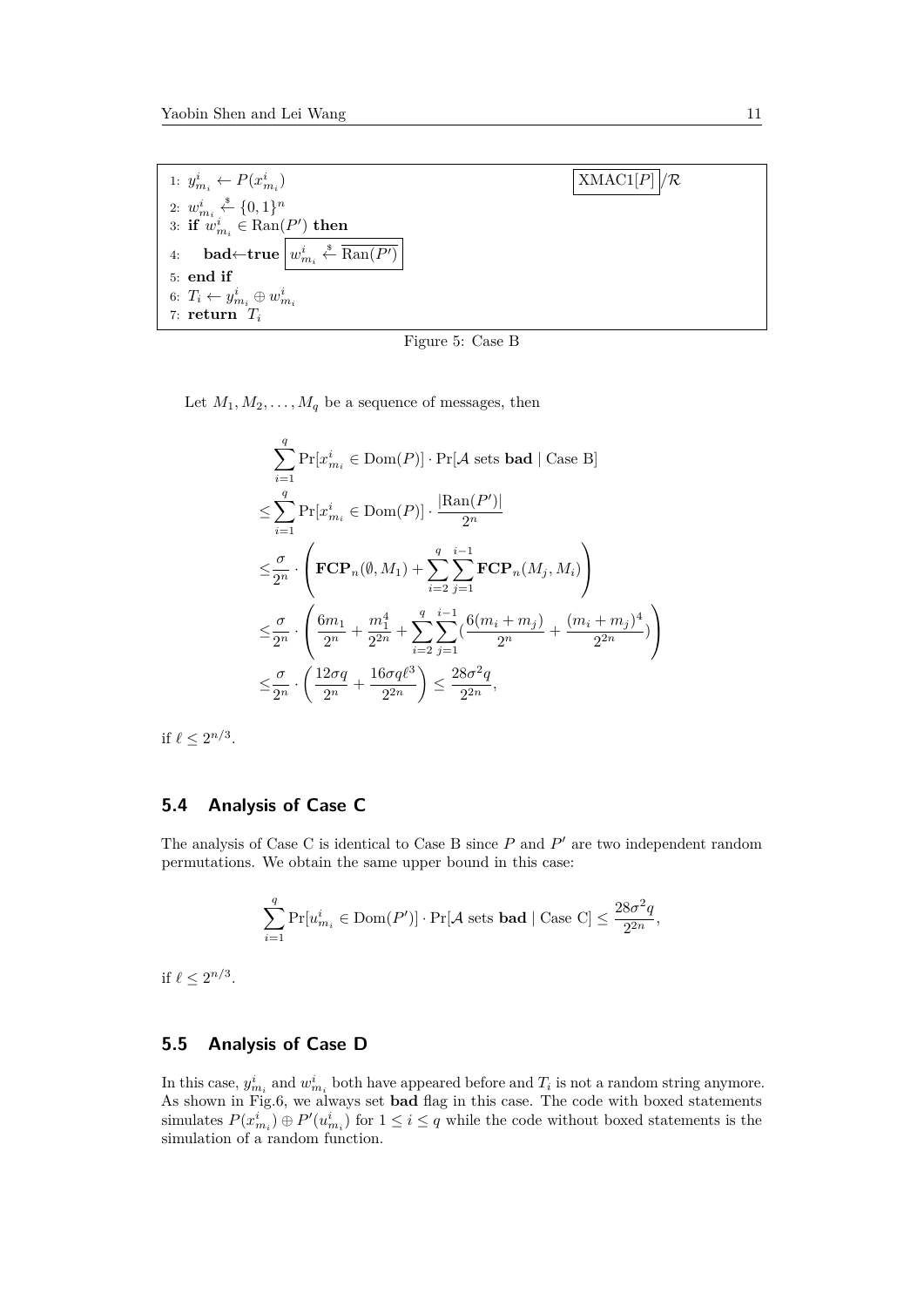| 1: $T_i \xleftarrow{\$} \{0,1\}^n$                        | $\text{XMAC1}[P]/\mathcal{R}$ |
|-----------------------------------------------------------|-------------------------------|
| 2: bad $\leftarrow$ true                                  |                               |
| $-P(x_{m_i}^i)$                                           |                               |
| $\begin{array}{c} \mid y_{m_i}^i\\ w_{m_i}^i \end{array}$ |                               |
| $T_i$ .<br>$\oplus w_{m_{i}}^{i}$                         |                               |
| 3: return $T_i$                                           |                               |

Figure 6: Case D

Let  $M_1, \ldots, M_q$  be a sequence of messages, then by using Lemma 2, we have

$$
\sum_{i=1}^{q} \Pr[x_{m_i}^i \in \text{Dom}(P) \land u_{m_i}^i \in \text{Dom}(P')] \leq \mathbf{FCP}_n(\emptyset, M_1)^2 + \sum_{i=2}^{q} \sum_{j=1}^{i-1} \sum_{k=1}^{i-1} \mathbf{FCP}_n(M_j, M_i) \cdot \mathbf{FCP}_n(M_k, M_i) \leq \left(\frac{6m_1}{2^n} + \frac{m_1^4}{2^{2n}}\right)^2 + \sum_{i=2}^{q} \sum_{j=1}^{i-1} \sum_{k=1}^{i-1} \left(\frac{6(m_i + m_j)}{2^n} + \frac{(m_i + m_j)^4}{2^{2n}}\right) \cdot \left(\frac{6(m_i + m_k)}{2^n} + \frac{(m_i + m_k)^4}{2^{2n}}\right) \leq \frac{144\sigma q^2 \ell}{2^{2n}} + \frac{384\sigma q^2 \ell^4}{2^{3n}} + \frac{256\sigma q^2 \ell^7}{2^{4n}} \leq \frac{784\sigma q^2 \ell}{2^{2n}},
$$

if  $\ell \leq 2^{n/3}$ .

## **5.6 Summation**

Finally we sum up the probabilities over above four cases and obtain

$$
\begin{aligned} &\Pr[\mathcal{A}^{\mathcal{R}(\cdot)} \text{ sets bad}] \\ &\leq \frac{4\sigma^2q}{2^{2n}} + \frac{28\sigma^2q}{2^{2n}} + \frac{28\sigma^2q}{2^{2n}} + \frac{784\sigma q^2\ell}{2^{2n}} \\ &\leq \frac{844\sigma q^2\ell}{2^{2n}} \end{aligned}
$$

under the condition  $\ell \leq 2^{n/3}$ , which completes the proof of Theorem 1.

# **6 Security of XMAC5**

The proof of XMAC5 is similar to the proof of XMAC1 with padding scheme 3 and we only outline their main differences here. We use exactly the same main game except that we need to set **bad** flag in following additional events:

- $L_1 \cdot u = 0^n$ ,  $L_2 \cdot u = 0^n$ ,  $L_1 \cdot u^2 = 0^n$ ,  $L_2 \cdot u^2 = 0^n$ , i.e.,  $L_1 = 0^n$  or  $L_2 = 0^n$ .  $\Pr[L_1 = 0^n \vee L_2 = 0^n] = \Pr[P, P' \stackrel{\$}{\leftarrow} \text{Perm}(n) : P(0^n) = 0^n \vee P'(0^n) = 0^n] = \frac{2}{2^n};$
- $L_1 \cdot u = L_1 \cdot u^2$ ,  $L_2 \cdot u = L_2 \cdot u_2$ , i.e.,  $L_1 = \text{constant}_1$ ,  $L_2 = \text{constant}_2$ .  $Pr[L_1 =$ constant<sub>1</sub>  $\vee$  *L*<sub>2</sub> = constant<sub>2</sub>] = Pr[*P*, *P*<sup> $\wedge$ </sup>  $\stackrel{\$}{\leftarrow}$  Perm $(n)$  :  $P(0^n)$  = constant<sub>1</sub>  $\vee$   $P'(0^n)$  = constant<sub>2</sub>] =  $\frac{2}{2^n}$ .

These account to a term  $\frac{4}{2^n}$ . The definitions of four cases  $(A,B,C,D)$  are the same as in Section 5. Note that  $P(0^n)$  and  $P'(0^n)$  have been defined at the beginning and thus  $P(0^n) \in \text{Ran}(P)$  and  $P'(0^n) \in \text{Ran}(P')$ . We always consider a padded sequence of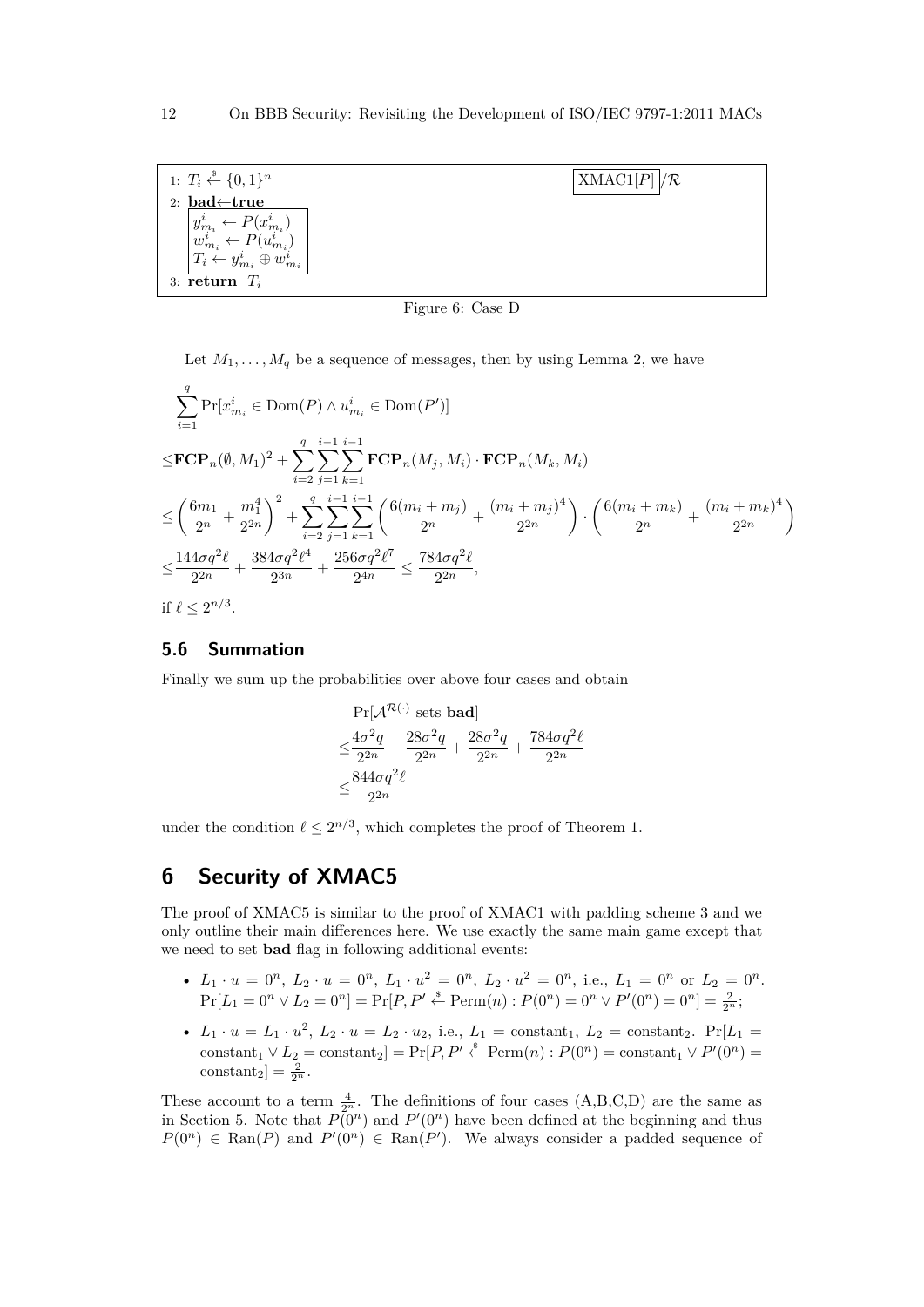

Figure 7: Illustration of XMAC5[*P*]. The left is the case where the message length is a positive multiple of *n* while the right is the case where the message length is not a positive multiple of *n*.  $L_1 = P(0^n)$  and  $L_2 = P'(0^n)$ , *u* is some non-zero constant, and  $\cdot$  is field multiplication.

messages  $M_1, \ldots, M_q$ , that is, each message has been padded with 10<sup>∗</sup> when the length is not a positive multiple of *n* and further the last block of each message has been bitwise exclusive-or with either  $L_i \cdot u$  or  $L_i \cdot u^2$  depending on the length, and  $i = 1$  when analyzing *P*,  $i = 2$  when analyzing *P*'.

• In the Case A, we have

$$
\sum_{i=1}^{q} \Pr[\mathcal{A} \text{ sets } \text{bad} \mid \text{Case A}]
$$
\n
$$
\leq \sum_{i=1}^{q} \frac{\left| (\overline{\text{Ran}(P)} \times \overline{\text{Ran}(P')}) \setminus U \right|}{\left| \overline{\text{Ran}(P)} \times \overline{\text{Ran}(P')} \right|}
$$
\n
$$
= \sum_{i=1}^{q} \frac{(\alpha_1 + \dots + \alpha_i)(\beta_1 + \dots + \beta_i)}{(2^n - \alpha_1 - \dots - \alpha_i)(2^n - \beta_1 - \dots - \beta_i)}
$$
\n
$$
\leq \sum_{i=1}^{q} \frac{\sigma^2}{(2^n - \sigma)^2} \leq \frac{4\sigma^2 q}{2^{2n}}
$$

under the condition  $\sigma \leq 2^{n-1}$ .

- In the Case B, the probability that  $x_{m_i}^i$  collides with the values in  $Dom(P)$  would be slightly enlarged as *M<sup>i</sup>* may be a prefix of previous messages (we consider the messages list that after padded with 10<sup>∗</sup> when the length is not a positive multiple of *n* and further the last block of each message has been bitwise exclusive-or with either  $L_1 \cdot u$  or  $L_1 \cdot u^2$  depending on the length of message). The probability of  $M_i$ being a prefix of previous messages or  $M_i = 0^n$  is at most  $\frac{i}{2^n}$ , as if  $M_i$  is a prefix of *M*<sup>*j*</sup> for  $1 \leq j \leq i - 1$  or  $M_i = 0^n$ :
	- $-m_i = m_j$ , then we have  $M_i[m_i] \oplus L_1 \cdot u = M_j[m_j] \oplus L_1 \cdot u^2$ , which happens with probability of  $\frac{1}{2^n}$ ;
	- $-$  if  $m_i < m_j$ , then we have  $M_i[1] \| \dots \| M_i[m_i 1] = M_j[1] \| \dots \| M_j[m_i 1]$  and  $M_i[m_i] \oplus L_1 \cdot u = M_j[m_i]$  (or  $M_i[m_i] \oplus L_1 \cdot u^2 = M_j[m_i]$ ), which happens with probability of  $\frac{1}{2^n}$ ;
	- $-$  if  $m_i > m_j$ , then it is impossible;
	- **−** if  $M_i = 0^n$ , then  $M_i[1] ⊕ L_1 ⋅ u = 0^n$  (or  $M_i[1] ⊕ L_1 ⋅ u^2 = 0^n$ ), which happens with probability of  $\frac{1}{2^n}$ .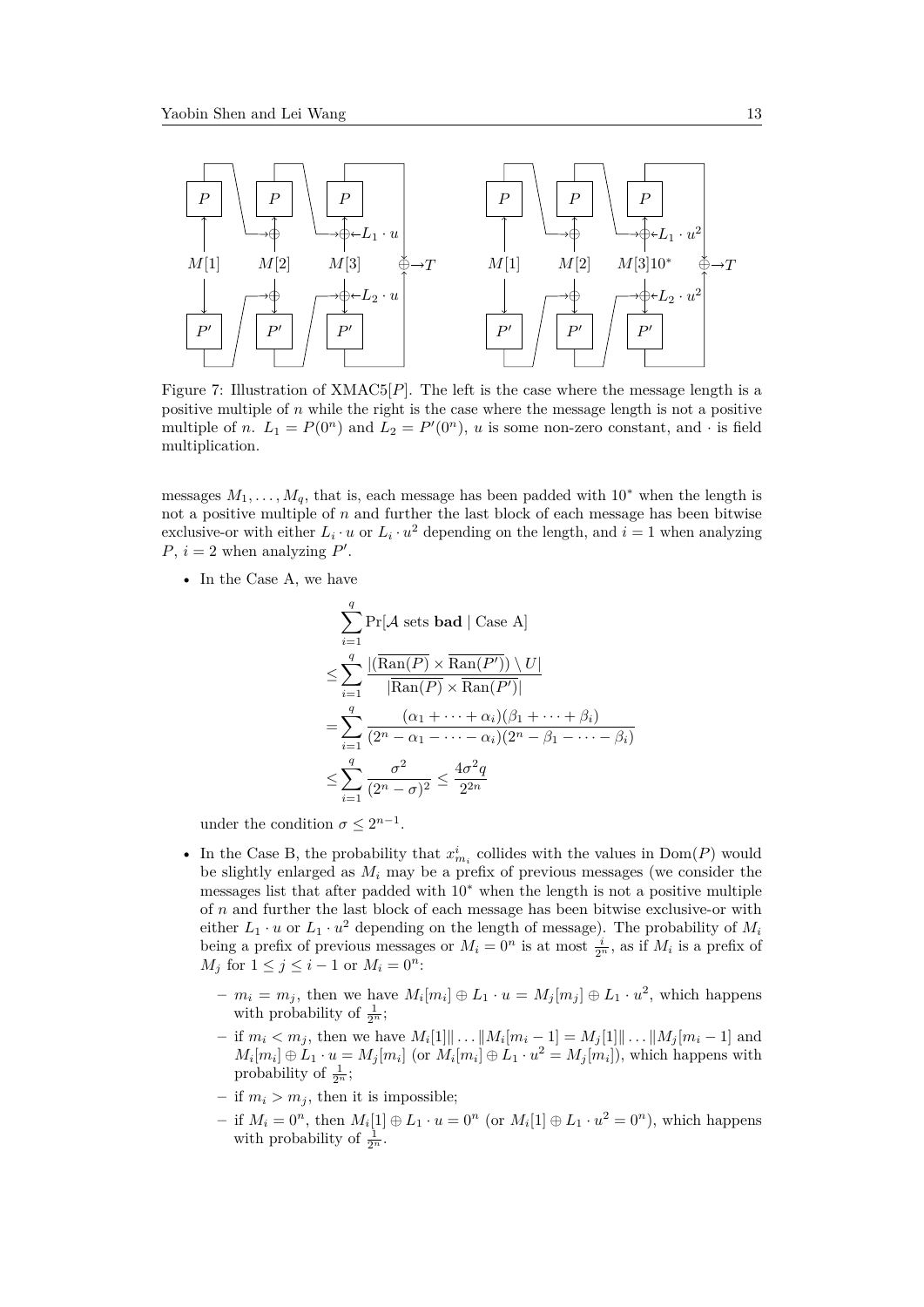Let  $M_0 = 0^n$  and  $M_1, \ldots, M_q$  be a sequence of messages, then

$$
\sum_{i=1}^{q} \Pr[x_{m_i}^i \in \text{Dom}(P)] \cdot \Pr[\mathcal{A} \text{ sets } \text{bad} \mid \text{Case B}]
$$
\n
$$
\leq \sum_{i=1}^{q} \Pr[x_{m_i}^i \in \text{Dom}(P)] \cdot \frac{|\text{Ran}(P')|}{2^n}
$$
\n
$$
\leq \frac{\sigma}{2^n} \cdot \left( \sum_{i=2}^{q} \Pr[M_i \text{ is a prefix} \lor M_i = 0^n] + \sum_{i=1}^{q} \sum_{j=0}^{i-1} \mathbf{FCP}_n(M_j, M_i) \right)
$$
\n
$$
\leq \frac{\sigma}{2^n} \cdot \left( \sum_{i=1}^{q} \frac{i}{2^n} + \sum_{i=1}^{q} \sum_{j=0}^{i-1} \left( \frac{6(m_i + m_j)}{2^n} + \frac{(m_i + m_j)^4}{2^{2n}} \right) \right)
$$
\n
$$
\leq \frac{\sigma}{2^n} \cdot \left( \frac{q(q+1)}{2^{n+1}} + \frac{12\sigma q}{2^n} + \frac{16\sigma q \ell^3}{2^{2n}} \right) \leq \frac{29\sigma^2 q}{2^{2n}},
$$

if  $\ell \leq 2^{n/3}$ .

• In the Case C, the analysis is exactly the same as in the Case B, and thus

$$
\sum_{i=1}^q \Pr[u^i_{m_i} \in \text{Dom}(P')] \cdot \Pr[\mathcal{A} \text{ sets } \mathbf{bad} \mid \text{Case C}] \leq \frac{29\sigma^2q}{2^{2n}},
$$

if  $\ell \leq 2^{n/3}$ .

 $\bullet~$  In the Case D, we have

$$
\sum_{i=1}^{q} \Pr[x_{m_i}^i \in \text{Dom}(P) \land u_{m_i}^i \in \text{Dom}(P')] \n\leq \sum_{i=1}^{q} \left( \frac{i}{2^n} + \sum_{j=0}^{i-1} \text{FCP}_n(M_j, M_i) \right) \cdot \left( \frac{i}{2^n} + \sum_{k=0}^{i-1} \text{FCP}_n(M_k, M_i) \right) \n\leq \sum_{i=1}^{q} \sum_{j=0}^{i-1} \sum_{k=0}^{i-1} \text{FCP}_n(M_j, M_i) \cdot \text{FCP}_n(M_k, M_i) \n+ \frac{2q}{2^n} \sum_{i=1}^{q} \sum_{j=0}^{i-1} \text{FCP}_n(M_j, M_i) + \sum_{i=1}^{q} \frac{i^2}{2^{2n}} \n\leq \sum_{i=1}^{q} \sum_{j=0}^{i-1} \sum_{k=0}^{i-1} \left( \frac{6(m_i + m_j)}{2^n} + \frac{(m_i + m_j)^4}{2^{2n}} \right) \cdot \left( \frac{6(m_i + m_k)}{2^n} + \frac{(m_i + m_k)^4}{2^{2n}} \right) \n+ \frac{2q}{2^n} \sum_{i=1}^{q} \sum_{j=0}^{i-1} \left( \frac{6(m_i + m_j)}{2^n} + \frac{(m_i + m_j)^4}{2^{2n}} \right) + \frac{q(q+1)^2}{3 \cdot 2^{2n}} \n\leq \frac{784\sigma q^2 \ell}{2^{2n}} + \frac{2q}{2^n} \cdot \left( \frac{12\sigma q}{2^n} + \frac{16\sigma q \ell^3}{2^{2n}} \right) + \frac{q(q+1)^2}{3 \cdot 2^{2n}} \leq \frac{841\sigma q^2 \ell}{2^{2n}} \end{aligned}
$$

if  $\ell \leq 2^{n/3}$ .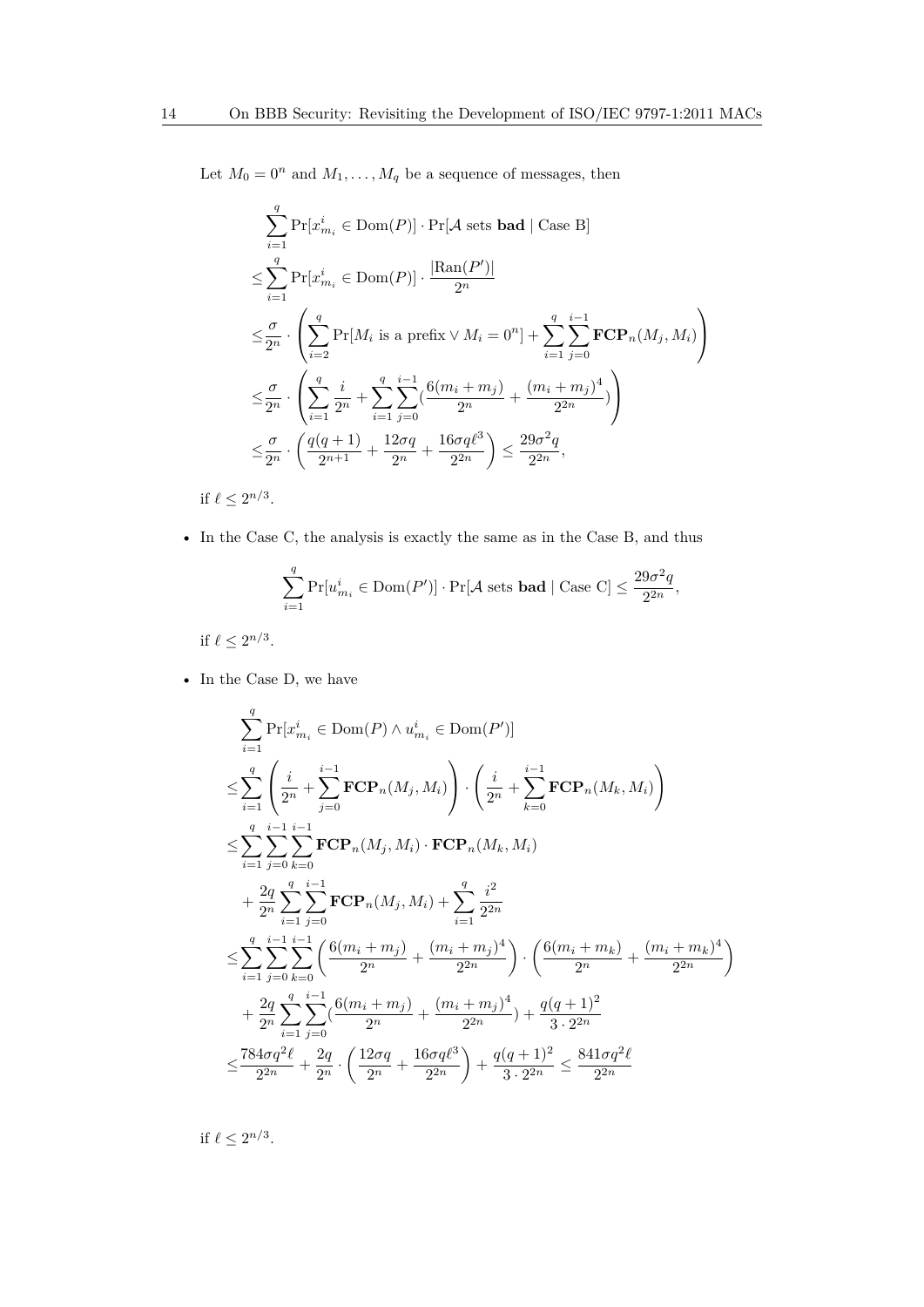Summing up the above possibilities, the PRF-security bound of XMAC5 can be bounded by

$$
\mathbf{Adv}_{\mathbf{XMAC5}[P]}^{\text{prf}}(q,\ell,\sigma) \le \frac{4}{2^n} + \frac{58\sigma^2q}{2^{2n}} + \frac{841\sigma q^2\ell}{2^{2n}}.
$$

# **7 Conclusion**

In this paper, we present forgery attacks for the concatenation of MACs in the standard ISO/IEC 9797-1:2011. More concretely, we give a 3-queries forgery attack for the concatenation of MAC Algorithm 1 with padding scheme 2, and give birthday-bound-complexity forgery attacks for other concatenating MACs. We then turn to consider how to lift the security bound of these MACs to a higher level. We prove that XMAC1 can achieve beyond birthday bound security with padding scheme 3, and achieve birthday bound security with padding scheme 2. We also prove that XMAC5 can achieve 2*n/*3-bit security. Our results imply that XORing of any two CBC-like MACs in ISO/IEC 9797-1:2011 can lift up the security bound to a higher level while the previous suggestion by concatenating two MACs in this standard does not. It seems unlikely that  $O(2^{2n/3})$  is a tight bound for either XMAC1 or XMAC5. A future work is to further improve the provable-security bounds of these constructions.

## **Acknowledgments**

The authors would like to thank the anonymous reviewers for their helpful comments. This work is supported by National Natural Science Foundation of China (61602302, 61472250, 61672347,61802255), Natural Science Foundation of Shanghai (16ZR1416400), Shanghai Excellent Academic Leader Funds (16XD1401300), 13th five-year National Development Fund of Cryptography (MMJJ20170114).

## **References**

- [BCG<sup>+</sup>12] Julia Borghoff, Anne Canteaut, Tim Güneysu, Elif Bilge Kavun, Miroslav Knezevic, Lars R Knudsen, Gregor Leander, Ventzislav Nikov, Christof Paar, Christian Rechberger, et al. Prince–a low-latency block cipher for pervasive computing applications. In *International Conference on the Theory and Application of Cryptology and Information Security*, pages 208–225. Springer, 2012.
- [BKL<sup>+</sup>07] Andrey Bogdanov, Lars R. Knudsen, Gregor Leander, Christof Paar, Axel Poschmann, Matthew J. B. Robshaw, Yannick Seurin, and C. Vikkelsoe. PRESENT: an ultra-lightweight block cipher. In *Cryptographic Hardware and Embedded Systems - CHES 2007, 9th International Workshop, Vienna, Austria, September 10-13, 2007, Proceedings*, pages 450–466, 2007.
- [BKR00] Mihir Bellare, Joe Kilian, and Phillip Rogaway. The security of the cipher block chaining message authentication code. *J. Comput. Syst. Sci.*, 61(3):362–399, 2000.
- [BL16] Karthikeyan Bhargavan and Gaëtan Leurent. On the practical (in-)security of 64-bit block ciphers: Collision attacks on HTTP over TLS and openvpn. In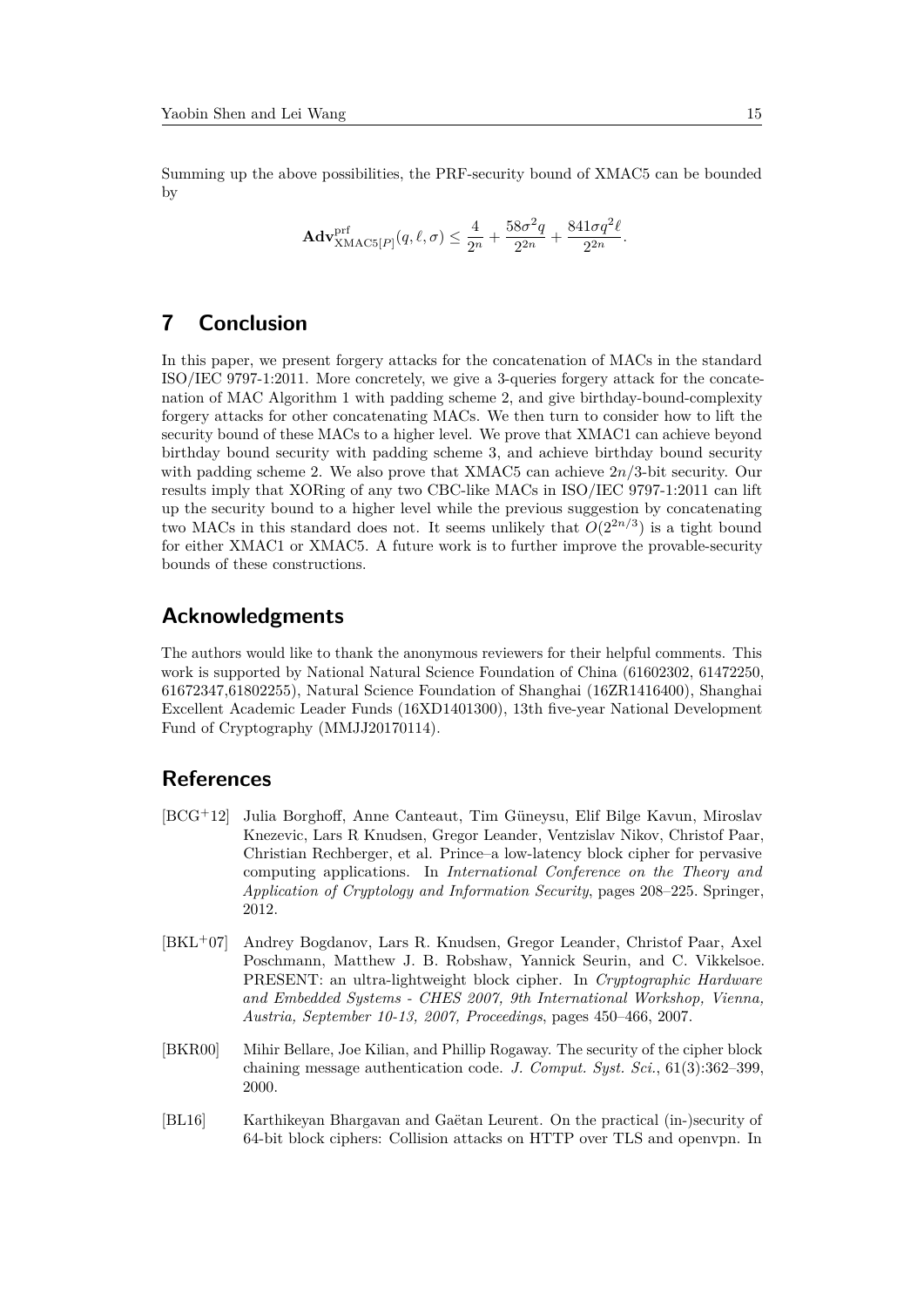*Proceedings of the 2016 ACM SIGSAC Conference on Computer and Communications Security, Vienna, Austria, October 24-28, 2016*, pages 456–467, 2016.

- [BPR05a] M Bellare, K Pietrzak, and P Rogaway. Improved security analyses for cbc macs. https://cseweb.ucsd.edu/~mihir/papers/cbc-improved.pdf, 2005.
- [BPR05b] Mihir Bellare, Krzysztof Pietrzak, and Phillip Rogaway. Improved security analyses for CBC macs. In *Advances in Cryptology - CRYPTO 2005: 25th Annual International Cryptology Conference, Santa Barbara, California, USA, August 14-18, 2005, Proceedings*, pages 527–545, 2005.
- [BR06] Mihir Bellare and Phillip Rogaway. The security of triple encryption and a framework for code-based game-playing proofs. In *Advances in Cryptology - EUROCRYPT 2006, 25th Annual International Conference on the Theory and Applications of Cryptographic Techniques, St. Petersburg, Russia, May 28 - June 1, 2006, Proceedings*, pages 409–426, 2006.
- [CLL<sup>+</sup>14] Shan Chen, Rodolphe Lampe, Jooyoung Lee, Yannick Seurin, and John P. Steinberger. Minimizing the two-round even-mansour cipher. In *Advances in Cryptology - CRYPTO 2014 - 34th Annual Cryptology Conference, Santa Barbara, CA, USA, August 17-21, 2014, Proceedings, Part I*, pages 39–56, 2014.
- [CS14] Shan Chen and John P. Steinberger. Tight security bounds for key-alternating ciphers. In *Advances in Cryptology - EUROCRYPT 2014 - 33rd Annual International Conference on the Theory and Applications of Cryptographic Techniques, Copenhagen, Denmark, May 11-15, 2014. Proceedings*, pages 327–350, 2014.
- [ISO99] ISO/IEC:Information technology Security techniques Message Authentication Codes (MACs) – Part 1: Mechanisms using a block cipher. Iso/iec 9797-1:1999, 1999.
- [ISO11] ISO/IEC:Information technology Security techniques Message Authentication Codes (MACs) – Part 1: Mechanisms using a block cipher. Iso/iec 9797-1:2011, 2011.
- [JN16] Ashwin Jha and Mridul Nandi. Revisiting structure graph and its applications to CBC-MAC and EMAC. *IACR Cryptology ePrint Archive*, 2016:161, 2016.
- [Jou04] Antoine Joux. Multicollisions in iterated hash functions. application to cascaded constructions. In *Advances in Cryptology - CRYPTO 2004, 24th Annual International CryptologyConference, Santa Barbara, California, USA, August 15-19, 2004, Proceedings*, pages 306–316, 2004.
- [JPS03] Antoine Joux, Guillaume Poupard, and Jacques Stern. New attacks against standardized macs. In *Fast Software Encryption, 10th International Workshop, FSE 2003, Lund, Sweden, February 24-26, 2003, Revised Papers*, pages 170– 181, 2003.
- [Luc00] Stefan Lucks. The sum of prps is a secure PRF. In *Advances in Cryptology - EUROCRYPT 2000, International Conference on the Theory and Application of Cryptographic Techniques, Bruges, Belgium, May 14-18, 2000, Proceeding*, pages 470–484, 2000.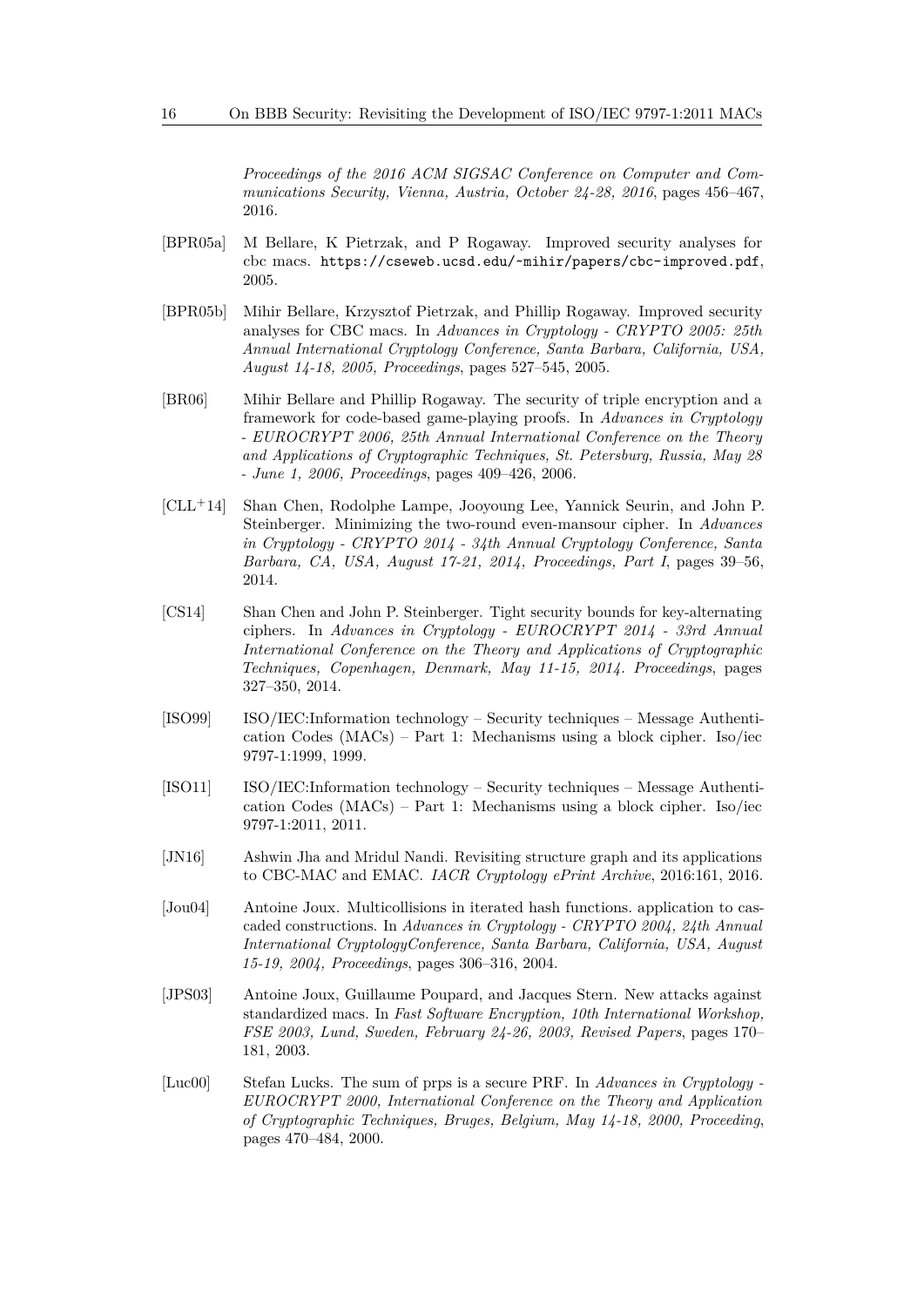- [Pat08] Jacques Patarin. A proof of security in o(2n) for the xor of two random permutations. In *Information Theoretic Security, Third International Conference, ICITS 2008, Calgary, Canada, August 10-13, 2008, Proceedings*, pages 232–248, 2008.
- [PvO95] Bart Preneel and Paul C. van Oorschot. Mdx-mac and building fast macs from hash functions. In *Advances in Cryptology - CRYPTO '95, 15th Annual International Cryptology Conference, Santa Barbara, California, USA, August 27-31, 1995, Proceedings*, pages 1–14, 1995.
- [PvO99] Bart Preneel and Paul C. van Oorschot. On the security of iterated message authentication codes. *IEEE Trans. Information Theory*, 45(1):188–199, 1999.
- [Yas10] Kan Yasuda. The sum of CBC macs is a secure PRF. In *Topics in Cryptology - CT-RSA 2010, The Cryptographers' Track at the RSA Conference 2010, San Francisco, CA, USA, March 1-5, 2010. Proceedings*, pages 366–381, 2010.
- [Yas11] Kan Yasuda. A new variant of PMAC: beyond the birthday bound. In *Advances in Cryptology - CRYPTO 2011 - 31st Annual Cryptology Conference, Santa Barbara, CA, USA, August 14-18, 2011. Proceedings*, pages 596–609, 2011.
- [ZWSW12] Liting Zhang, Wenling Wu, Han Sui, and Peng Wang. 3kf9: Enhancing 3gpp-mac beyond the birthday bound. In *Advances in Cryptology - ASI-ACRYPT 2012 - 18th International Conference on the Theory and Application of Cryptology and Information Security, Beijing, China, December 2-6, 2012. Proceedings*, pages 296–312, 2012.

## **A Security of XMAC1 with Padding Scheme 2**



Figure 8: Illustration of XMAC1[*P*] with padding scheme 2 for *M* =  $M[1] \| M[2] \| M[3] \| M[4]$ , where  $|M[1]| = |M[2]| = |M[3]| = n$  and  $0 \le |M[4]| \le n - 1$ .

We always consider the messages list after padded with padding scheme 2, i.e.,  $M_i =$ **pad2**( $M_i$ ) and denote the message length  $m_i = |\text{pad2}(M_i)|$ . Note that padding scheme 2 is not a prefix-free encoding, and if the adversary asks a long message  $M_1 = M_2$ <sup>\*</sup> then asks  $M_2$  a prefix of  $M_1$ , the internal values during computing  $M_2$  have all been defined before. Hence we cannot use the same proof methods in section 5 or section 6. In this section, we resort to the well-known H-coefficient technique [CS14, Pat08] and prove that  $XMAC1[P]$  with padding scheme 2 is a  $O(2^{n/2})$ -secure PRF.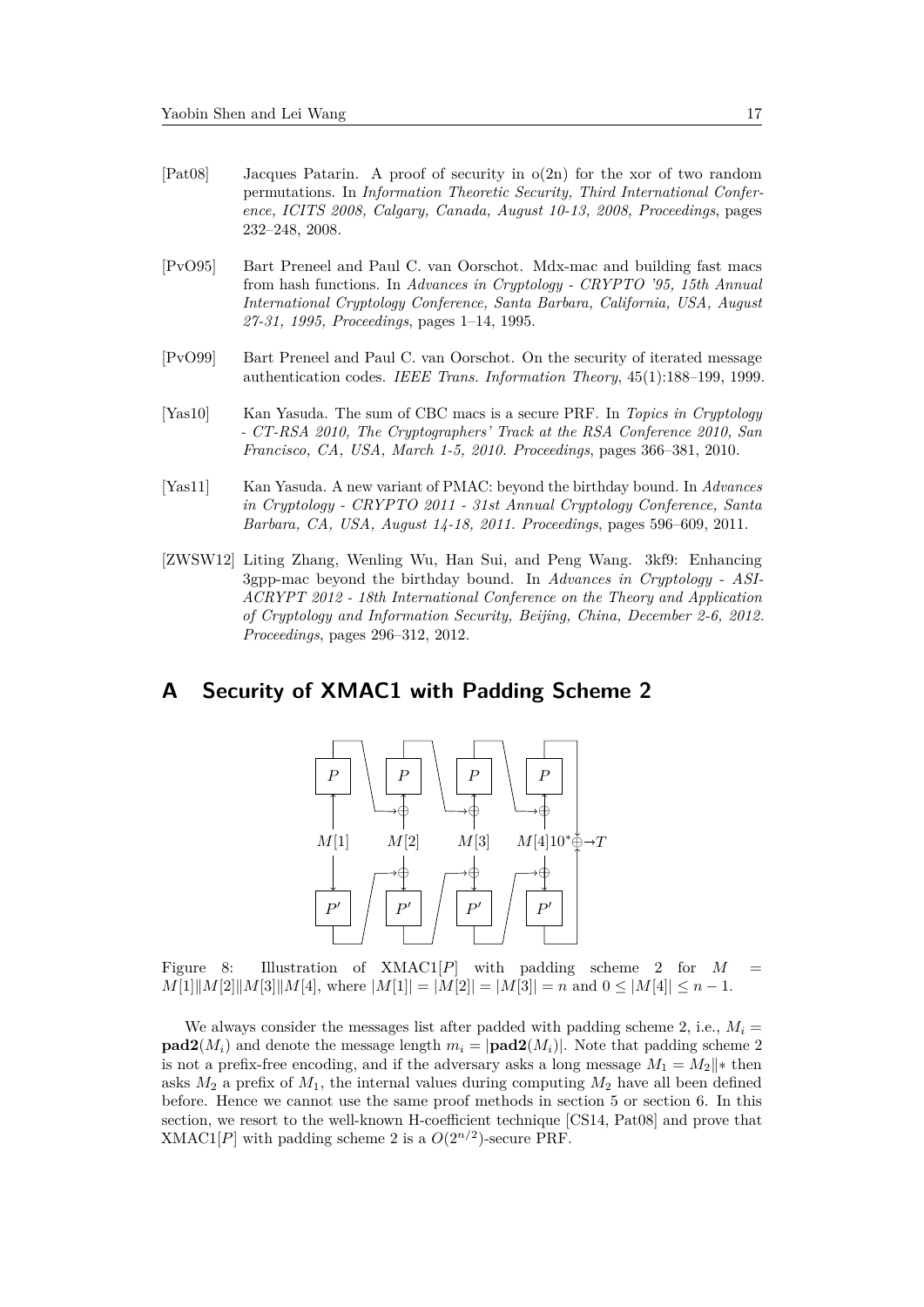#### **A.1 Double Collision Attack**

For the sake of completeness, we sketch the double collision attack [JPS03] here for XMAC1 with padding scheme 2. First we search for two one-block messages *M*<sup>1</sup> and *M*<sup>2</sup> that yield the same tag  $T = E_{K_1}(M_1) \oplus E_{K_2}(M_1) = E_{K_1}(M_2) \oplus E_{K_2}(M_2)$ . Then we compute the tag values for two one block longer messages of the form  $M_1||A$  and  $M_2||B$  for random *A, B.* If it holds that  $A \oplus B = E_{K_1}(M_1) \oplus E_{K_1}(M_2) = E_{K_2}(M_1) \oplus E_{K_2}(M_2)$ , then we get collisions for both the upper chain and lower chain and thus a collision on the MAC values of these two extended messages. We can check this kind of double collisions by adding a same block at the end of both extended messages and the resulting messages still collide. This attack requires about  $2^{1+n/2}$  MAC computations. However, such a attack does not work out for either XMAC5 or XMAC1 with padding scheme 3, as the padded messages list is always prefix-free except with a negligible probability.

## **A.2 The H-coefficient Technique**

We briefly introduce the H-coefficient technique [CS14, Pat08] here as the following part of this section adopts this method. A view  $\nu$  is the query-response tuples that  $\mathcal A$  receives when interacting with either  $F[P]$  (real world) or  $R$  (ideal world). We denote  $X_{re}$ , resp.  $X_{\rm id}$ , the probability distribution of the *ν* when *A* interacts with  $F[P]$ , resp. *R*. We also denote  $\Theta = {\nu | \Pr[X_{\text{id}} = \nu] > 0}$  the set of all attainable views  $\nu$  while A interacting with R. The H-coefficient technique evaluates the upper bound of  $\text{Adv}_{F[P]}^{\text{prf}}(\mathcal{A})$  by using the following lemma. The proof of this lemma can be found in  $[CLL+14, CS14]$ .

**Lemma 3.** *Let*  $\Theta_{\text{good}}$  *and*  $\Theta_{\text{bad}}$  *be two disjoint subsets of*  $\Theta$  *satisfying*  $\Theta = \Theta_{\text{good}} \sqcup \Theta_{\text{bad}}$ *. If there exists*  $\epsilon_1$  *such that*  $Pr[X_{id} \in \Theta_{bad}] \leq \epsilon_1$  *and for each view*  $\nu \in \Theta_{good}$ *, it has* 

$$
\frac{\Pr[X_{\text{re}} = \nu]}{\Pr[X_{\text{id}} = \nu]} \ge 1 - \epsilon_2.
$$

*Then*  $\mathbf{Adv}_{F[P]}^{\text{prf}}(\mathcal{A}) \leq \epsilon_1 + \epsilon_2.$ 

#### **A.3 Preparations for the H-coefficient Technique**

We replace  $P$  and  $P'$  in XMAC1[ $P$ ] by random functions  $F$  and  $F'$ , respectively. We write the resulting algorithm as  $XMAC1[\mathcal{R}]$ . Using the PRP/PRF switching lemma [BR06], we obtain

$$
\mathbf{Adv}_{\mathrm{XMAC1}[P]}^{\mathrm{prf}}(q, \ell, \sigma) \leq \frac{\sigma^2}{2^n} + \mathbf{Adv}_{\mathrm{XMAC1}[\mathcal{R}]}^{\mathrm{prf}}(q, \ell, \sigma).
$$

We define the following functions from  $F, F',$  rand $_i$  and rand $'_i$ , where rand $_i$ , rand $'_i \stackrel{\$}{\leftarrow} \{0,1\}^n$ for  $1 \leq i \leq \ell - 1$ :

$$
\left\{\begin{array}{lcl} Q_{1,1}(X) & = & F(X) \oplus {\rm rand}_1 \\ Q_{1,i}(X) & = & F(X \oplus {\rm rand}_{i-1}) \oplus {\rm rand}_i \; {\rm for} \; 2 \leq i \leq \ell-1 \\ Q_{1,\ell}(X) & = & F(X \oplus {\rm rand}_{\ell-1}) \\ Q_{2,1}(X) & = & F'(X) \oplus {\rm rand}_1' \\ Q_{2,i}(X) & = & F'(X \oplus {\rm rand}_{i-1}') \oplus {\rm rand}_i' \; {\rm for} \; 2 \leq i \leq \ell-1 \\ Q_{2,\ell}(X) & = & F'(X \oplus {\rm rand}_{\ell-1}') \end{array}\right.
$$

We write Q for the set of these functions. Let  $G_{i,j}$  be 2 $\ell$  independent random functions, for  $1 \leq i \leq 2$  and  $1 \leq j \leq \ell$ . We write G for the set of these functions. For an adversary B, we define

$$
\mathbf{Adv}_{\mathcal{Q}}^{\mathrm{prf}}(\mathcal{B}) \stackrel{\mathrm{def}}{=} \Pr[\mathcal{B}^{\mathcal{Q}(\cdot)} \Rightarrow 1] - \Pr[\mathcal{B}^{\mathcal{G}(\cdot)} \Rightarrow 1],
$$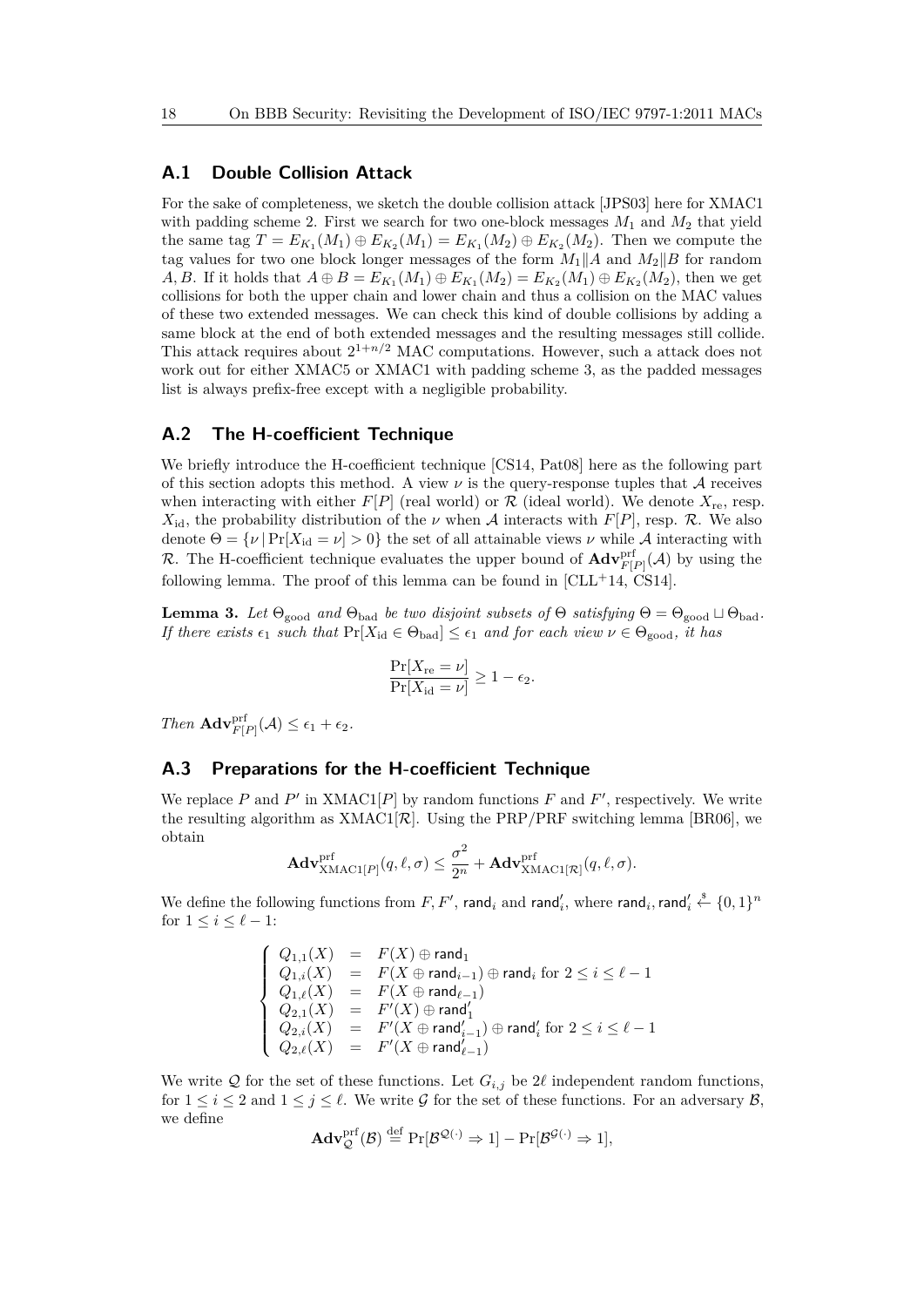where in the right-hand side of the equation, the first probability is taken over  $F, F',$  rand<sub>i</sub>, rand<sub>i</sub> and  $\mathcal{B}$ 's coin, and the second one is over random functions in  $\mathcal{G}$  and  $\mathcal{B}$ 's coin.  $\mathcal{B}$  makes queries of the form  $(i, j, X) \in \{1, 2\} \times \{1, 2, \dots, \ell\} \times \{0, 1\}^n$ , and receives  $Q_{i,j}(X)$  or  $G_{i,j}(X)$ . We prove that Q is indistinguishable from G by the following lemma.

**Lemma 4.** Let  $\mathcal B$  be an adversary that makes at most  $q$  queries. Then we have  $\mathbf{Adv}_{\mathcal Q}^{\text{prf}}(\mathcal B)\leq$  $0.5q^2/2^n$ .

```
Initialization: Oracle \mathcal{G}/\overline{\text{Oracle }Q}1: bad←false; \mathcal{I}_1, \mathcal{I}_2 \leftarrow \emptysetProcedure: \mathcal{O}(i, j, X):
  2: T_{i,j} \overset{\hspace{0.1em}\mathsf{\scriptscriptstyle\$}}{\leftarrow} \{0,1\}^n3: if i = 1 then
 4: if j = 1 then
 5: if X \in \mathcal{I}_1 then
 6: bad←true T_i, T_{i,j} ← Q_{1,1}(X)7: else
 8: \mathcal{I}_1 \leftarrow \mathcal{I}_1 \cup \{X\}9: end if
10: else
11: if X \oplus \text{rand}_j \in \mathcal{I}_1 then
12: bad←true \overline{,T_{i,j} \leftarrow Q_{1,j}(X)}13: else
14: \mathcal{I}_1 \leftarrow \mathcal{I}_1 \cup \{X \oplus \text{rand}_j\}15: end if
16: end if
17: end if
18: if i = 2 then
19: if i = 1 then
20: if X \in \mathcal{I}_2 then
21: bad←true , T_{i,j} ← Q_{2,1}(X)22: else
23: \mathcal{I}_2 \leftarrow \mathcal{I}_2 \cup \{X\}24: end if
25: else
26: if X \oplus \text{rand}'_j \in \mathcal{I}_2 then
27: bad←\mathbf{true} \mid T_{i,j} \leftarrow Q_{2,j}(X)28: else
29: \mathcal{I}_2 \leftarrow \mathcal{I}_2 \cup \{X \oplus \mathsf{rand}_j'\}30: end if
31: end if
32: end if
33: return Ti,j
```
Figure 9: Game used to prove Lemma 4

*Proof.* When B interacts with the oracle  $Q$ , we define two sets.  $\mathcal{I}_1$  is the set of input values of *F* in  $Q_{1,i}$  and  $\mathcal{I}_2$  is the set of input values of *F'* in  $Q_{2,i}$ , for  $1 \leq i \leq \ell$ . We set a **bad** flag if  $\mathcal{I}_1$  has a collision or  $\mathcal{I}_2$  has a collision. The code with boxed statements simulates  $Q$  while the code without boxed statements simulates  $G$ . By the fundamental lemma of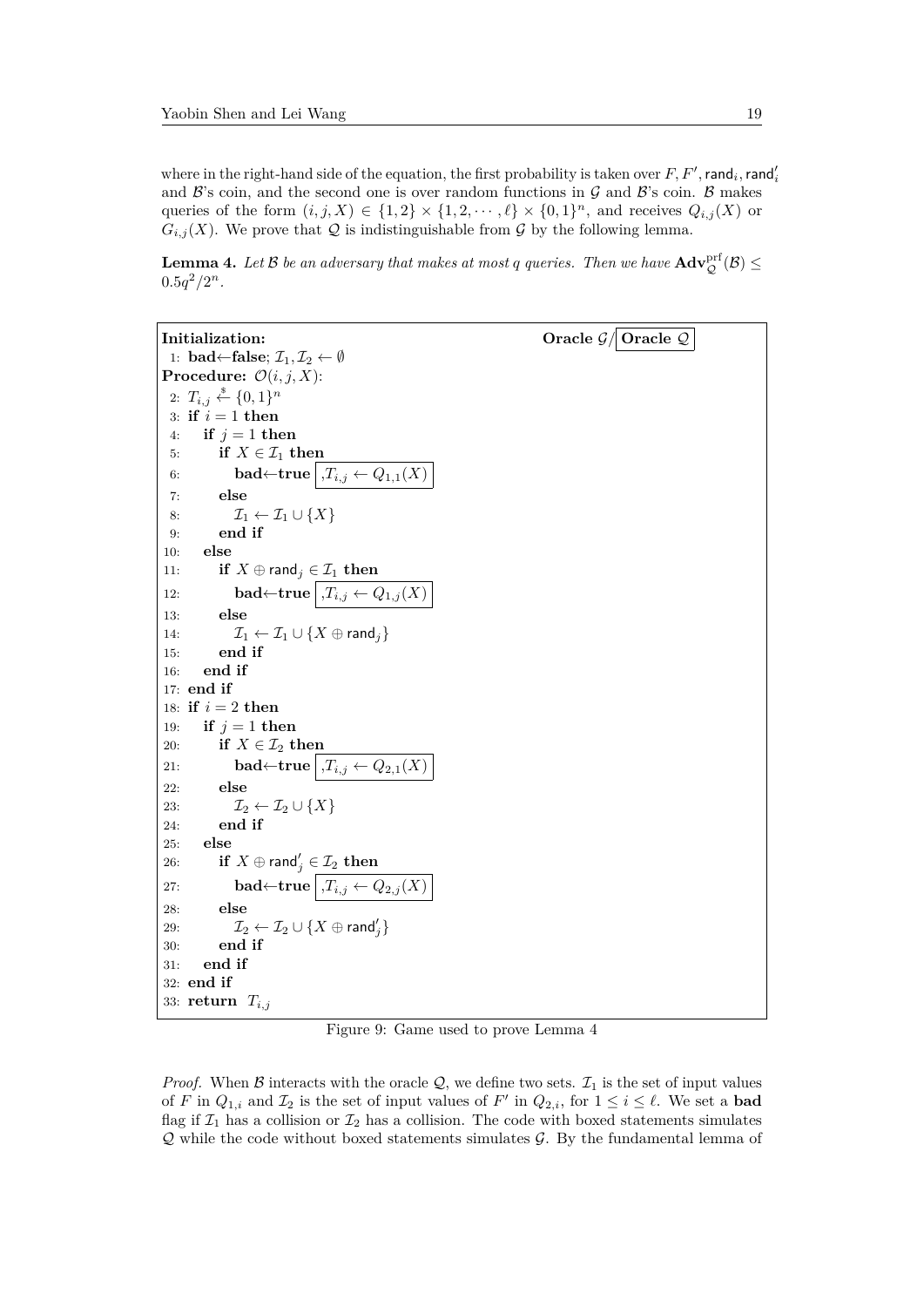$\overline{M_i[M_i][\ldots \Vert M_i[m_i]]}, \stackrel{n}{\leftarrow} \textbf{pad2}(M_i)$ 2:  $y_0^i \leftarrow 0^n$ 3:  $w_0^i \leftarrow 0^n$ 4: **for**  $j = 1$  to  $m_i$  **do** 5:  $y_j^i = Q_{1,j}(y_{j-1}^i \oplus M_i[j])$ 6:  $w_j^i = Q_{2,j}(w_{j-1}^i \oplus M_i[j])$ 7: **end for** 8:  $T_i \leftarrow y_{m_i}^i \oplus w_{m_i}^i$ 9: **return** *T<sup>i</sup>*

Figure 10: Definition of  $XMAC1[\mathcal{Q}](M_i)$ 

game-playing [BR06], we have

$$
\mathbf{Adv}_{\mathcal{Q}}^{\mathrm{prf}}(\mathcal{B}) \leq \Pr[\mathcal{B}^{\mathcal{G}(\cdot)} \text{ sets } \mathbf{bad}].
$$

Before bad event occurs,  $\beta$  learns nothing from the values returned by the oracle except a random *n*-bit string. Hence We only need to consider a fixed sequence of queries made by B. Suppose that B makes total  $q_1$  queries to  $Q_{1,i}$  and makes total  $q_2$  queries to  $Q_{2,i}$  for 1 ≤ *i* ≤  $\ell$ .  $\mathcal{I}_1$  has a collision if and only if  $X = X' \oplus \text{rand}_i$  or  $X \oplus \text{rand}_i = X' \oplus \text{rand}_j$  for  $1 \le i, j \le \ell - 1$ . Since rand<sub>i</sub> is a random string, we have  $Pr[\mathcal{I}_1]$  has a collision  $] \le 0.5q_1^2/2^n$ . Similarly,  $Pr[\mathcal{I}_2]$  has a collision  $\leq 0.5q_2^2/2^n$ . Therefore, we can bound the overall probability of bad event occurring as

$$
\Pr[\mathcal{B}^{\mathcal{G}(\cdot)} \text{ sets } \mathbf{bad}] \le \frac{0.5q_1^2}{2^n} + \frac{0.5q_2^2}{2^n} \le \frac{0.5q^2}{2^n},
$$

which concludes the proof.

We consider an algorithm  $XMAC1[Q]$ , manipulating messages based on  $Q$ . Its definition is presented in Fig. 10. We can see that  $XMAC1[Q]$  is exactly the same as  $XMAC1[\mathcal{R}]$ since all the internal values  $\mathsf{rand}_i$  and  $\mathsf{rand}'_i$  are canceled during the computation. We next consider another algorithm XMAC1 $[\mathcal{G}]$  based on  $\mathcal{G}$ . Its definition is presented in Fig. 11. It is obtained from XMAC1[ $\mathcal{Q}$ ] by replacing  $Q_{i,j}$  with  $G_{i,j}$ , for  $i \in \{1,2\}$  and  $1 \leq j \leq \ell$ . By using the Lemma 4, we have

$$
\mathbf{Adv}_{\mathbf{XMAC1}[\mathcal{R}]}^{\text{prf}}(q, \ell, \sigma) = \mathbf{Adv}_{\mathbf{XMAC1}[\mathcal{Q}]}^{\text{prf}}(q, \ell, \sigma) \leq \mathbf{Adv}_{\mathbf{XMAC1}[\mathcal{G}]}^{\text{prf}}(q, \ell, \sigma) + \frac{\sigma^2}{2^n}.
$$

To upper bound  $\mathbf{Adv}_{\mathbf{XMAC1}[\mathcal{G}]}^{prf}(q, \ell, \sigma)$ , we next resort to the H-coefficient technique [CS14, Pat08], which has been briefly introduced in Sect. A.2.

## **A.4 Analysis of Bad Views**

In the real world, the corresponding oracle is  $XMAC1[G]$  while in the ideal world it is a random function. We note that the adversary  $A$  can make at most  $q$  queries to its oracle, each query being at most  $\ell$  blocks, the total number of blocks of queries being at most  $\sigma$ , and outputs a single bit. Let a view

$$
\nu = ((M_1, T_1), \ldots, (M_q, T_q))
$$

be a list of queries and corresponding answers. We start by defining bad views and good views.

$$
\qquad \qquad \Box
$$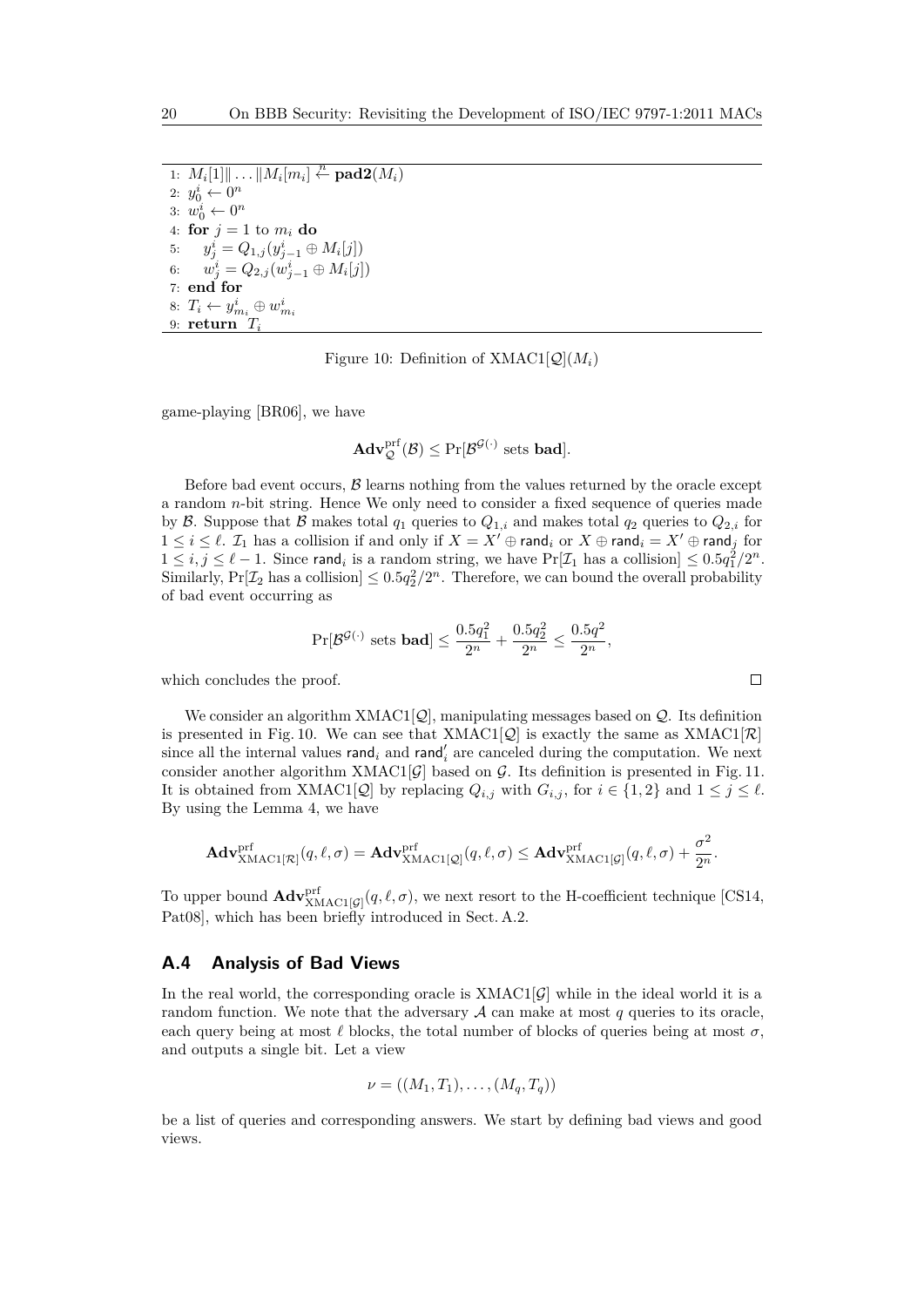

Figure 11: Definition of XMAC1[ $\mathcal{G}$ ],  $G_{i,j}$  are independent random functions for  $i \in \{1,2\}$ and  $1 \leq j \leq 4$ .

**Definition 1.** A bad view is an attainable view  $\nu = ((M_1, T_1), \ldots, (M_q, T_q))$  that there exists a collision in  $\nu$  such that

$$
T_i = T_j, \text{ where } 1 \le i < j \le q.
$$

Otherwise, we call it a good view. We denote  $\Theta_{bad}$  the set of bad views and  $\Theta_{good}$  the set of good views.

Now we upper bound the probability to get a bad view in the ideal world.

**Lemma 5.** *For any integer q, we have*

$$
\Pr[X_{\text{id}} \in \Theta_{\text{bad}}] \le \frac{0.5q^2}{2^n}.
$$

*Proof.* In the ideal world,  $T_i$  is simply a random *n*-bit string and  $Pr[T_i = T_j] = \frac{1}{2^n}$  for any  $i \neq j$ . Thus,

$$
\Pr[X_{\text{id}} \in \Theta_{\text{bad}}] \le \binom{q}{2} \frac{1}{2^n} \le \frac{0.5q^2}{2^n}.
$$

 $\Box$ 

## **A.5 Analysis of Good Views**

We now analyze good views and prove the following lemma.

**Lemma 6.** *For any good view ν, we have*

$$
\frac{\Pr[X_{\text{re}} = \nu]}{\Pr[X_{\text{id}} = \nu]} \ge 1 - \frac{2\sigma q}{2^n}.
$$

*Proof.* Let  $\nu = ((M_1, T_1), \ldots, (M_q, T_q))$  be a good view. Since in the ideal world the oracle is a random function, we simply have

$$
\Pr[X_{\rm id} = \nu] = \frac{1}{2^{qn}}.\tag{1}
$$

Now we proceed to lower bound the probability of obtaining *ν* in the real world. The key point is to count the number of functions that induce  $\nu$ . From the definition, we have

$$
Pr[X_{re} = \nu] = \frac{\#functions inducing \ \nu}{\#total functions}.
$$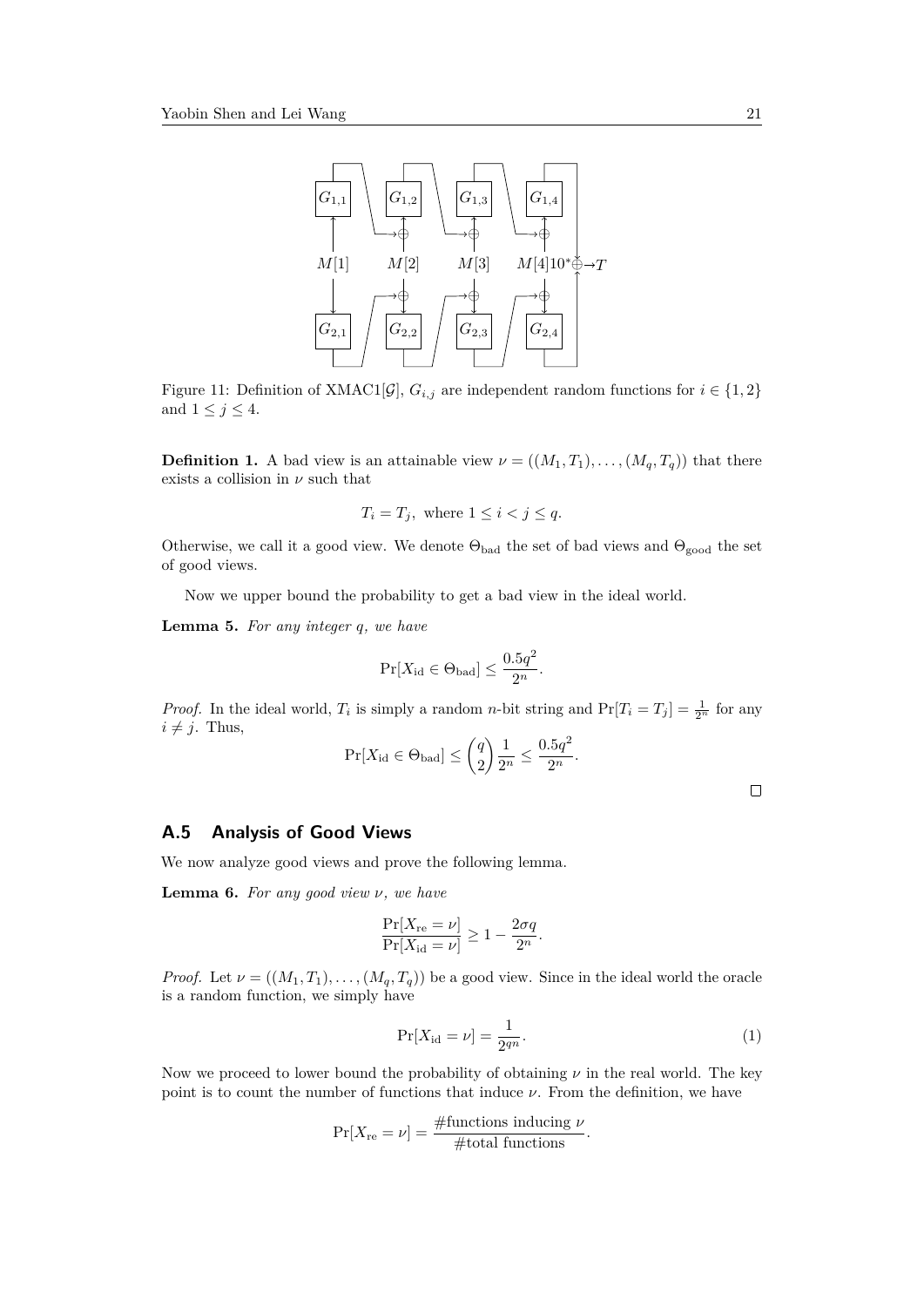For a message  $M_i = M_i[1] \cdots ||M_i[m_i]$ , we denote  $x_j^i$  and  $y_j^i$  the input and corresponding output of  $G_{1,j}$ ,  $u_j^i$  and  $w_j^i$  the input and corresponding output of  $G_{2,j}$  in XMAC1[ $\mathcal{G}$ ] for  $1 \leq i \leq m_i$ . Since our goal is to compute the lower bound of  $Pr[X_{\text{re}} = \nu]$ , we can ignore some troublesome functions and merely count the number of ones that induce *ν* and satisfy the following **condition** to ease the analysis:

if 
$$
M_i[1] \| \cdots \| M_i[t] \neq M_j[1] \| \cdots \| M_j[t]
$$
, then  $x_t^i \neq x_t^j$  and  $u_t^i \neq u_t^j$ .

We denote  $\sigma_i$  the number of messages that have block length at least *i*. We first compute the probability of  $G_{1,1}$  and  $G_{2,1}$  satisfying the requirements. We divide these *q* messages into several groups according to the first block. Messages in each group have the identical first block. After such a classification, we will obtain *r* groups. Assume the *i*th group contains  $q_i$  messages and denote  $M^i_j(1 \leq j \leq q_i)$  the *j*th message in *i*th group, then we have  $q_1 + q_2 + \cdots + q_r = \sigma_1$ . By abusing notation, in the *i*th group, we denote  $x_1^i$  and  $y_1^i$ the input and output of  $G_{1,1}$ ,  $u_1^i$  and  $w_1^i$  the input and output of  $G_{2,1}$ . We note that if there exists a message in the *i*<sup>th</sup> group outputting a tag  $T_i$  after computation of the first block, then there is a relation between  $y_1^i$  and  $w_1^i$  as  $T_i = y_1^i \oplus w_1^i$ . Note that each group has at most one relation, otherwise this group has a pair of identical messages. Then we count the number of choices  $y_1^i$  and  $w_1^i$  in *i*th group for  $1 \leq i \leq r$  in turn, which will be affected by whether there exists a relation in this group or not:

- For the first group,
	- $-$  no relation: there are both  $2^n$  possibilities for  $y_1^1$  and  $w_1^1$ , thus total  $(2^n)^2$ ;
	- $-$  a relation: there are  $2^n$  possibilities for  $y_1^1$  and once  $y_1^1$  is determined so does  $w_1^1$  as  $w_1^1 = T_1 \oplus y_1^1$ .
- For the 2nd group, once  $y_1^1$  and  $w_1^1$  are fixed,
	- **−** no relation: due to the additional **condition**, we have  $y_1^2 \oplus M_j^2[2] \neq y_1^1 \oplus M_i^1[2]$ and  $w_1^2 \oplus M_j^2[2] \neq w_1^1 \oplus M_i^1[2]$  for  $1 \leq i \leq q_1$  and  $1 \leq j \leq q_2$ . Therefore, there are both at least  $2^n - q_1 q_2$  possibilities for  $y_1^2$  and  $w_1^2$ , thus total at least  $(2^n - q_1q_2)^2$ .
	- **−** a relation: there are at least  $2^n 2q_1q_2$  possibilities for  $y_1^2$  as  $y_1^2 \oplus M_j^2[2]$  ≠  $y_1^1 \oplus M_i^1[2]$  and  $y_1^2 \oplus T_2 \oplus M_j^2[2] = w_1^2 \oplus M_j^2[2] \neq w_1^1 \oplus M_i^1[2]$  for  $1 \leq i \leq q_1$  and  $1 \leq j \leq q_2$ .
- $\bullet$  ...
- For the *k*-th group, once  $y_1^1, \ldots, y_1^{k-1}$  and  $w_1^1, \ldots, w_1^{k-1}$  are fixed,
	- *–* no relation: due to the additional **condition**, we have  $y_1^k \oplus M_j^k[2] \neq y_1^t \oplus M_i^t[2]$  $\{x_i, y_i \in M_j^k[2] \neq w_1^t \oplus M_i^t[2] \text{ for } 1 \leq t \leq k-1, 1 \leq i \leq q_t \text{ and } 1 \leq j \leq q_k\}.$ Therefore, there are both at least  $2^n - q_k(q_1 + q_2 + \cdots + q_{k-1})$  possibilities for  $y_1^k$  and  $w_1^k$ , thus total at least  $(2^n - q_k(q_1 + q_2 + \cdots + q_{k-1}))^2$ .
	- a relation: there are at least  $2^n 2q_k(q_1 + q_2 + \cdots + q_{k-1})$  possibilities for  $y_1^k$  since  $y_1^k \oplus M_j^k[2] \neq y_1^t \oplus M_i^t[2]$  and  $y_1^k \oplus T_k \oplus M_j^k[2] = w_1^k \oplus M_j^k[2] \neq w_1^t \oplus M_i^t[2]$ for  $1 \leq t \leq k-1, 1 \leq i \leq q_t$  and  $1 \leq j \leq q_k$ .

Hence, the number of tuples  $(y_1^1, w_1^1, \ldots, x_1^r, w_1^r)$  is at least

$$
\prod_{i=1}^r C^i
$$